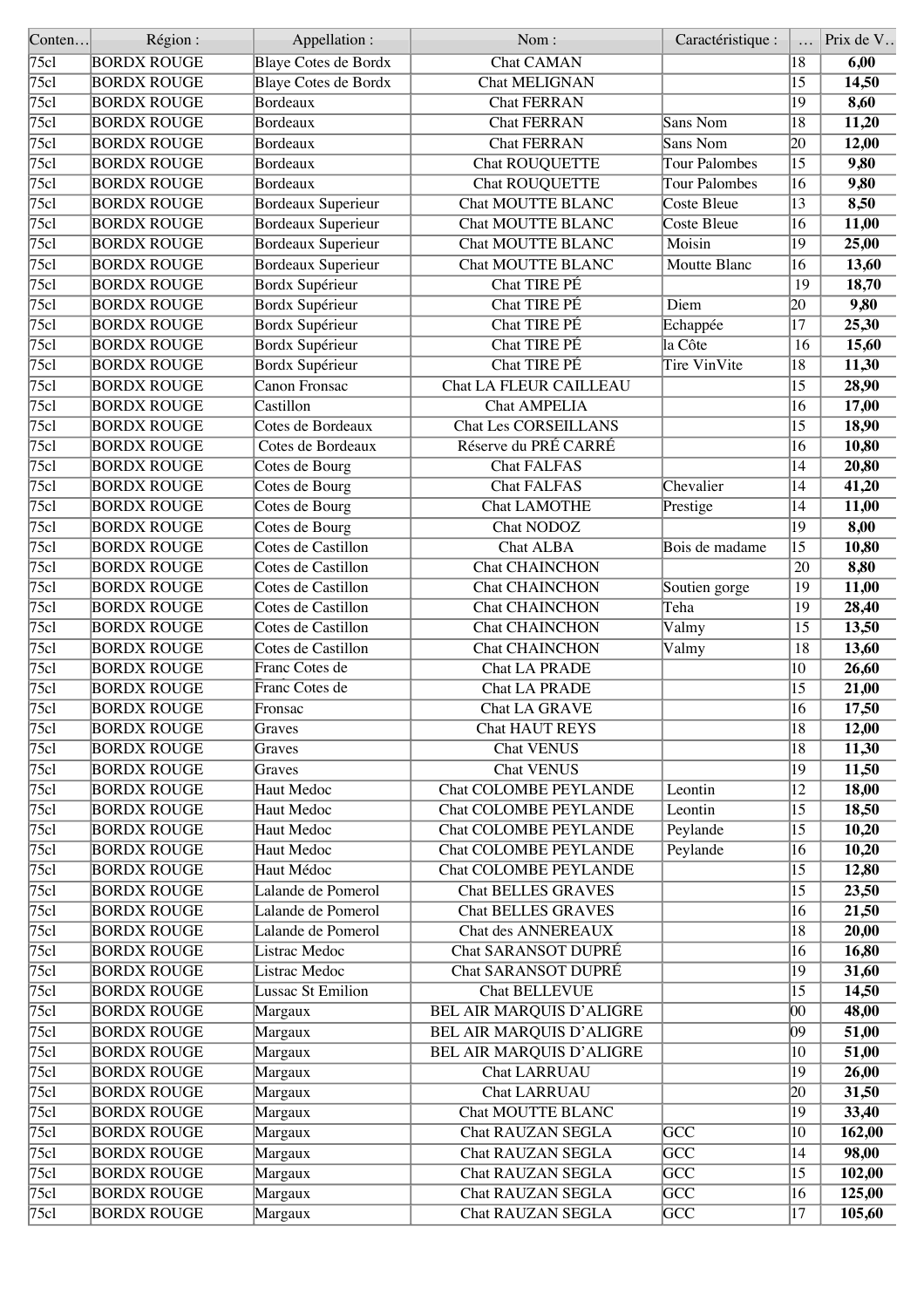| Conten             | Région:            | Appellation :         | Nom:                            | Caractéristique :       |                 | Prix de V |
|--------------------|--------------------|-----------------------|---------------------------------|-------------------------|-----------------|-----------|
| $\overline{75c}$ l | <b>BORDX ROUGE</b> | Margaux               | <b>Chat RAUZAN SEGLA</b>        | $\overline{GCC}$        | 18              | 145,00    |
| 75c1               | <b>BORDX ROUGE</b> | Margaux               | PAVILLON RGE DE MARGAUX         | <b>GCC</b>              | 09              | 238,00    |
| 75c1               | <b>BORDX ROUGE</b> | Médoc                 | Chat FONTAINE DE L'AUBIER       |                         | 16              | 12,50     |
| 75c1               | <b>BORDX ROUGE</b> | Médoc                 | <b>Chat l'INCLASSABLE</b>       |                         | 15              | 18,50     |
| 75c1               | <b>BORDX ROUGE</b> | Mgne St Emilion       | <b>Chat ROCHER GARDAT</b>       |                         | 18              | 10,50     |
| 75c1               | <b>BORDX ROUGE</b> | Moulis                | <b>Chat BISTON</b>              |                         | 19              | 11,30     |
| 75c1               | <b>BORDX ROUGE</b> | Moulis                | <b>Chat BISTON BRILLETTE</b>    |                         | 16              | 20,20     |
| 75c1               | <b>BORDX ROUGE</b> | Moulis                | <b>Chat BISTON BRILLETTE</b>    |                         | 18              | 20,00     |
| 75c1               | <b>BORDX ROUGE</b> | Moulis                | Chat GRANINS GD POUJEAUX        |                         | 18              | 15,30     |
| 75c1               | <b>BORDX ROUGE</b> | Pauillac              | <b>Chat CLERC MILON</b>         | <b>GCC</b>              | 14              | 151,50    |
| 75c1               |                    | Pauillac              | <b>Chat DUHART MILON</b>        | $\overline{\text{GCC}}$ | 11              |           |
|                    | <b>BORDX ROUGE</b> |                       |                                 | $\overline{\text{GCC}}$ | $ 09\rangle$    | 121,80    |
| 75c1               | <b>BORDX ROUGE</b> | Pauillac              | <b>Chat GD PUY LACOSTE</b>      |                         |                 | 107,80    |
| 75c1               | <b>BORDX ROUGE</b> | Pauillac              | <b>Chat PONTET CANET</b>        | $\overline{GCC}$        | $ 10\rangle$    | 230,00    |
| 75c1               | <b>BORDX ROUGE</b> | Pauillac              | <b>Chat PONTET CANET</b>        | $\overline{GCC}$        | 11              | 145,00    |
| 75c1               | <b>BORDX ROUGE</b> | Pauillac              | <b>Chat PONTET CANET</b>        | $\overline{\text{GCC}}$ | 16              | 220,00    |
| 75c1               | <b>BORDX ROUGE</b> | Pauillac              | <b>Chat PONTET CANET</b>        | $\overline{\text{GCC}}$ | 17              | 160,00    |
| 75c1               | <b>BORDX ROUGE</b> | Pauillac              | <b>Chat PONTET CANET</b>        | $\overline{GCC}$        | 18              | 168,00    |
| 75c1               | <b>BORDX ROUGE</b> | Pauillac              | <b>Chat PONTET CANET</b>        | <b>GCC</b>              | 12              | 135,00    |
| $\overline{75c1}$  | <b>BORDX ROUGE</b> | Pauillac              | Dne LES SADONS                  |                         | $\overline{17}$ | 54,00     |
| 75c1               | <b>BORDX ROUGE</b> | Pauillac              | Dne LES SADONS                  |                         | 18              | 56,00     |
| 75cl               | <b>BORDX ROUGE</b> | Pessac Leognan        | Chat COQUILLAS                  |                         | 19              | 18,80     |
| 75c1               | <b>BORDX ROUGE</b> | Pessac Leognan        | Chat de FRANCE                  |                         | 16              | 31,30     |
| 75c1               | <b>BORDX ROUGE</b> | Pessac Leognan        | Chat de FRANCE                  |                         | 18              | 32,00     |
| 75c1               | <b>BORDX ROUGE</b> | Pessac Leognan        | <b>Chat HAUT BAILLY</b>         | $\overline{\text{GCC}}$ | 11              | 110,00    |
| 75c1               | <b>BORDX ROUGE</b> | Pessac Leognan        | <b>Chat HAUT BAILLY</b>         | GCC                     | 14              | 132,00    |
| 75c1               | <b>BORDX ROUGE</b> | Pessac Leognan        | Chat MALARTIC LAGRAVIERE        | <b>GCC</b>              | 16              | 84,70     |
| 75c1               | <b>BORDX ROUGE</b> | Pessac Leognan        | <b>Chat MIREBEAU</b>            |                         | 15              | 25,00     |
| 75c1               | <b>BORDX ROUGE</b> | Pessac Leognan        | <b>Chat MIREBEAU</b>            |                         | 16              | 26,00     |
| 75c1               | <b>BORDX ROUGE</b> | Pessac Leognan        | <b>Chat PAPE CLEMENT</b>        | GCC                     | 99              | 140,00    |
| 75c1               |                    | Pomerol               | <b>Chat BOURGNEUF</b>           |                         | 14              |           |
|                    | <b>BORDX ROUGE</b> |                       |                                 |                         |                 | 49,00     |
| $\overline{75c1}$  | <b>BORDX ROUGE</b> | Pomerol               | <b>Chat BOURGNEUF</b>           |                         | 16              | 51,00     |
| 75c1               | <b>BORDX ROUGE</b> | Pomerol               | <b>Chat BOURGNEUF</b>           |                         | 17              | 48,00     |
| 75c1               | <b>BORDX ROUGE</b> | Pomerol               | <b>Chat EGLISE CLINET</b>       | <b>GCC</b>              | 11              | 221,50    |
| 75c1               | <b>BORDX ROUGE</b> | Pomerol               | <b>Chat GAZIN</b>               | GCC                     | $\overline{16}$ | 123,80    |
| 75c1               | <b>BORDX ROUGE</b> | Pomerol               | <b>Chat GOUPRIE</b>             |                         | 16              | 27,00     |
| 75c1               | <b>BORDX ROUGE</b> | Pomerol               | <b>Chat GOUPRIE</b>             |                         | 18              | 27,00     |
| 75c1               | <b>BORDX ROUGE</b> | Pomerol               | <b>Chat GOUPRIE</b>             |                         | $\overline{19}$ | 27,50     |
| 75c1               | <b>BORDX ROUGE</b> | Pomerol               | Chat L'EVANGILE                 | <b>GCC</b>              | 11              | 218,00    |
| 75cl               | <b>BORDX ROUGE</b> | Pomerol               | <b>Chat L'EVANGILE</b>          | $\overline{\text{GCC}}$ | 14              | 200,00    |
| 75c1               | <b>BORDX ROUGE</b> | Pomerol               | Chat la CONSEILLANTE            | $\overline{GCC}$        | 14              | 172,00    |
| 75c1               | <b>BORDX ROUGE</b> | Pomerol               | <b>Chat La CONSEILLANTE</b>     | $\overline{GCC}$        | $\overline{15}$ | 330,00    |
| 75c1               | <b>BORDX ROUGE</b> | Pomerol               | Chat TROTANOY                   | $\overline{\text{GCC}}$ | $ 12\rangle$    | 385,00    |
| 75c1               | <b>BORDX ROUGE</b> | Pomerol               | Le CHEMIN                       |                         | $\overline{15}$ | 70,00     |
| 75c1               | <b>BORDX ROUGE</b> | Pomerol               | <b>SAISON DE BOURGNEUF</b>      |                         | 18              | 28,00     |
| 75c1               | <b>BORDX ROUGE</b> | Puisseguin St Emilion | <b>Chat FLEUR DE ROQUES</b>     |                         | 15              | 18,9      |
| 75c1               | <b>BORDX ROUGE</b> | <b>St Emilion</b>     | <b>Chat ANGELUS</b>             | $\overline{GCC}$        | $\overline{11}$ | 440,00    |
| 75c1               | <b>BORDX ROUGE</b> | <b>St Emilion</b>     | <b>Chat BELAIR MONANGE</b>      | $\overline{GCC}$        | 16              | 295,00    |
| 75c1               | <b>BORDX ROUGE</b> | St Emilion            | <b>Chat CANON LA GAFFELIERE</b> | GCC                     | 16              | 140,20    |
| 75c1               | <b>BORDX ROUGE</b> | St Emilion            | Chat GD CORBIN DESPAGNE         | GCC                     | 10              | 76,00     |
| 75c1               | <b>BORDX ROUGE</b> | <b>St Emilion</b>     | Chat GD CORBIN DESPAGNE         | <b>GCC</b>              | 11              | 56,00     |
| 75c1               | <b>BORDX ROUGE</b> | St Emilion            | Chat GD CORBIN DESPAGNE         | $\overline{\text{GCC}}$ | 15              | 56,00     |
| 75c1               | <b>BORDX ROUGE</b> | St Emilion            | Chat GD CORBIN DESPAGNE         | <b>GCC</b>              | 16              | 52,00     |
| 75c1               | <b>BORDX ROUGE</b> | <b>St Emilion</b>     | <b>Chat LA COURONNE</b>         |                         | 17              | 23,50     |
| 75c1               | <b>BORDX ROUGE</b> | St Emilion            | <b>Chat LA COURONNE</b>         |                         | 18              | 23,30     |
|                    |                    |                       |                                 |                         |                 |           |
| 75c1               | <b>BORDX ROUGE</b> | <b>St Emilion</b>     | Chat LE CALICÉ                  |                         | 16              | 24,00     |
| 75c1               | <b>BORDX ROUGE</b> | <b>St Emilion</b>     | Chat LE CALICÉ                  |                         | 18              | 24,50     |
| 75c1               | <b>BORDX ROUGE</b> | <b>St Emilion</b>     | <b>Chat PAVIE MACQUIN</b>       | GCC                     | 18              | 106,60    |
| 75c1               | <b>BORDX ROUGE</b> | St Emilion            | <b>Chat PAVIE MACQUIN</b>       | $\overline{GCC}$        | $\overline{97}$ | 93,00     |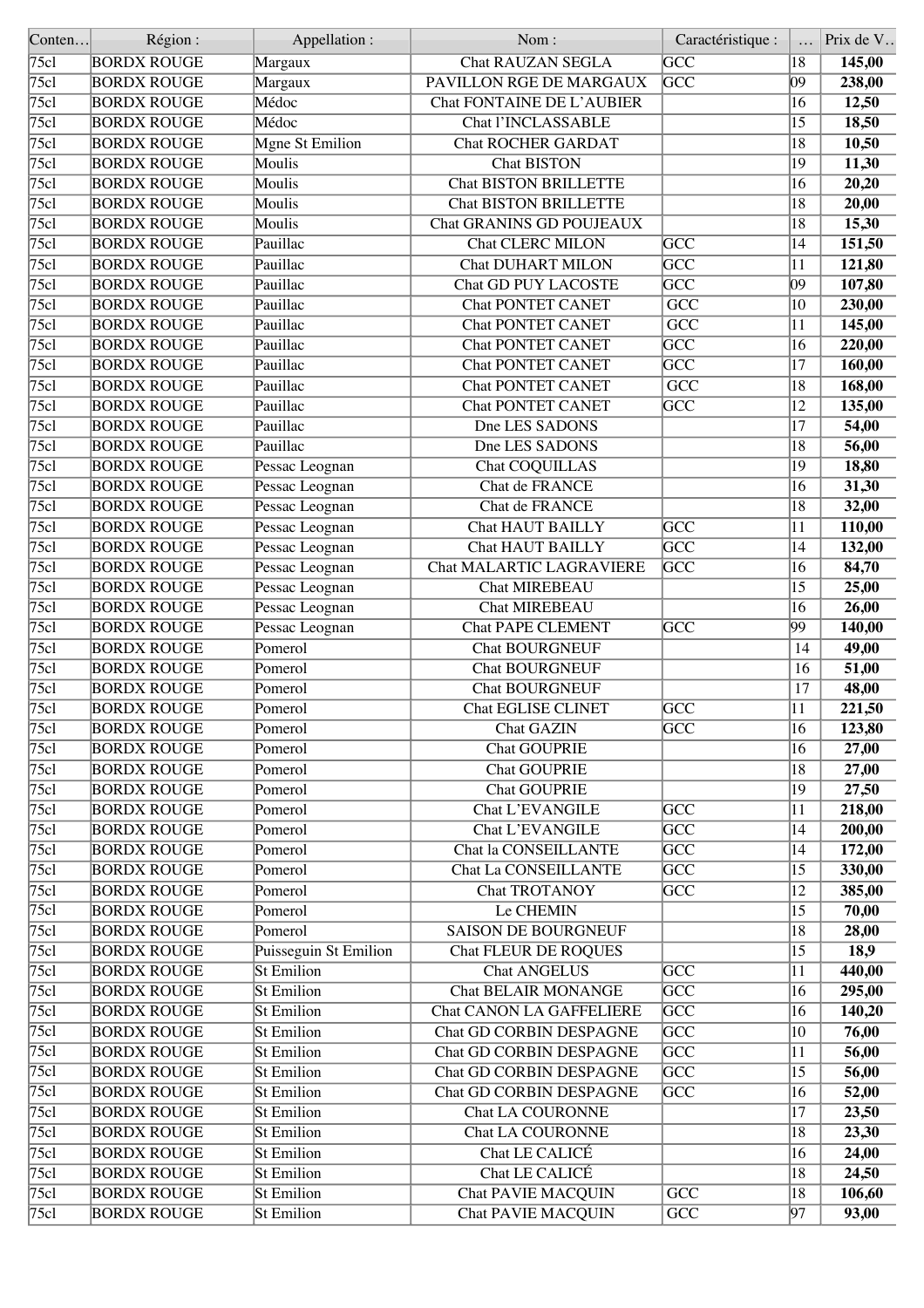| Conten            | Région:            | Appellation :           | Nom:                           | Caractéristique :       |                  | Prix de V |
|-------------------|--------------------|-------------------------|--------------------------------|-------------------------|------------------|-----------|
| $\overline{75c1}$ | <b>BORDX ROUGE</b> | <b>St Emilion</b>       | <b>Chat TROPLONG MONDOT</b>    | $\overline{GCC}$        | $\overline{15}$  | 166,20    |
| 75c1              | <b>BORDX ROUGE</b> | <b>St Emilion</b>       | Chat TROPLONG-MONDOT           | <b>GCC</b>              | 11               | 123,00    |
| 75c1              | <b>BORDX ROUGE</b> | <b>St Emilion</b>       | Chat VIEUX CHANTECAILLE        |                         | 18               | 16,50     |
| 75c1              | <b>BORDX ROUGE</b> | <b>St Emilion</b>       | <b>CLOS DES BAIES</b>          |                         | 16               | 56,00     |
| 75c1              | <b>BORDX ROUGE</b> | <b>St Emilion</b>       | <b>CLOS FOURTET</b>            | $\overline{GCC}$        | 15               | 135,50    |
| 75c1              | <b>BORDX ROUGE</b> | <b>St</b> Estephe       | Chat BEAU SITE HT VIGNOBLE     |                         | 14               | 17,60     |
| 75c1              | <b>BORDX ROUGE</b> | St Estephe              | Chat BEAU SITE HT VIGNOBLE     |                         | 15               | 19,60     |
| 75c1              | <b>BORDX ROUGE</b> | St Estephe              | Chat BEAU SITE HT VIGNOBLE     |                         | 16               | 20,00     |
| 75c1              | <b>BORDX ROUGE</b> | St Estephe              | Chat COS D'ESTOURNEL           | <b>GCC</b>              | 12               | 184,00    |
| 75c1              | <b>BORDX ROUGE</b> | St Estephe              | <b>Chat HAUT MARBUZET</b>      |                         | 16               | 63,00     |
| 75c1              |                    |                         | <b>Chat HAUT MARBUZET</b>      |                         | 18               |           |
|                   | <b>BORDX ROUGE</b> | St Estephe              |                                |                         |                  | 58,50     |
| 75c1              | <b>BORDX ROUGE</b> | St Estephe              | <b>Chat LAFON ROCHET</b>       | $\overline{GCC}$        | 15               | 66,50     |
| 75c1              | <b>BORDX ROUGE</b> | <b>St</b> Estephe       | <b>Chat LAFON ROCHET</b>       | $\overline{\text{GCC}}$ | $\overline{16}$  | 70,00     |
| 75c1              | <b>BORDX ROUGE</b> | St Estephe              | <b>Chat MONTROSE</b>           | $\overline{\text{GCC}}$ | 06               | 155,00    |
| 75c1              | <b>BORDX ROUGE</b> | St Estephe              | <b>Chat MONTROSE</b>           | $\overline{GCC}$        | 15               | 204,40    |
| 75c1              | <b>BORDX ROUGE</b> | St Julien               | <b>Chat CAPDET</b>             |                         | 13               | 30,00     |
| 75c1              | <b>BORDX ROUGE</b> | St Julien               | <b>Chat CAPDET</b>             |                         | 14               | 32,00     |
| 75c1              | <b>BORDX ROUGE</b> | St Julien               | Chat DUCRU BEAUCAILLOU         | $\overline{\text{GCC}}$ | 15               | 252,00    |
| 75c1              | <b>BORDX ROUGE</b> | St Julien               | <b>Chat GRUAUD LAROSE</b>      | $\overline{GCC}$        | $\overline{15}$  | 115,00    |
| 75c1              | <b>BORDX ROUGE</b> | St Julien               | <b>Chat LANGOA BARTON</b>      | GCC                     | 09               | 82,00     |
| 75cl              | <b>BORDX ROUGE</b> | St Julien               | <b>Chat LANGOA BARTON</b>      | $\overline{GCC}$        | 10               | 90,00     |
| $\overline{75c1}$ | <b>BORDX ROUGE</b> | St Julien               | <b>Chat LANGOA BARTON</b>      | $\overline{GCC}$        | 15               | 74,00     |
| 75c1              | <b>BORDX ROUGE</b> | St Julien               | <b>Chat LANGOA BARTON</b>      | $\overline{GCC}$        | 16               | 76,00     |
| 75c1              | <b>BORDX ROUGE</b> | St Julien               | <b>Chat LEOVILLE BARTON</b>    | $\overline{GCC}$        | 14               | 110,00    |
| 75c1              | <b>BORDX ROUGE</b> | St Julien               | <b>Chat LEOVILLE BARTON</b>    | $\overline{GCC}$        | 15               | 143,60    |
| 75c1              | <b>BORDX ROUGE</b> | St Julien               | <b>Chat LEOVILLE LAS CASES</b> | $\overline{GCC}$        | $ 02\rangle$     | 178,00    |
| 75c1              | <b>BORDX ROUGE</b> | St Julien               | Chat Teynac                    |                         | 16               | 36,40     |
| 75c1              | <b>BORDX ROUGE</b> | Vin de France           | Dne de L'HOMME CHEVAL          | Gentilhomme             | $ 20\rangle$     | 18,60     |
| 75c1              | <b>BORDX ROUGE</b> | Vin de France           | <b>LEELOO</b>                  |                         | 15               | 12,20     |
| 75c1              | <b>BORDX ROUGE</b> | Vin de France           | <b>VALMENGAUX</b>              |                         | 16               | 21,50     |
| 75c1              | <b>BORDX ROUGE</b> | Vin de France           | <b>VALMENGAUX</b>              | Jarre                   | $\overline{18}$  | 25,80     |
| 75c1              | <b>BOURG ROUGE</b> | <b>Aloxe Corton</b>     | Dne DUBREUIL-FONTAINE          |                         | 18               | 39,60     |
|                   |                    |                         |                                |                         | 19               | 215,50    |
| 75c1              | <b>BOURG ROUGE</b> | Ambonnay                | Dne EGLY OURIET                |                         |                  |           |
| $\sqrt{75c}$      | <b>BOURG ROUGE</b> | <b>Auxey Duresse</b>    | Dne MARECHAL                   |                         | $\overline{ 18}$ | 32,00     |
| 75c1              | <b>BOURG ROUGE</b> | Beaune                  | Dne Chantal LESCURE            | Chouacheux              | 17               | 46,00     |
| 75c1              | <b>BOURG ROUGE</b> | Beaune                  | Dne Chantal LESCURE            | Chouacheux              | 18               | 42,00     |
| 75c1              | <b>BOURG ROUGE</b> | Beaune                  | Dne DEVEVEY                    | Pertuisot               | $\overline{17}$  | 53,80     |
| 75c1              | <b>BOURG ROUGE</b> | Blagny                  | Domaine MATROT                 | Piece sous bois         | 17               | 75,00     |
| 75cl              | <b>BOURG ROUGE</b> | Blagny                  | Domaine MATROT                 | Piece sous bois         | 18               | 75,00     |
| 75c1              | <b>BOURG ROUGE</b> | Bourgogne               | Dne Anne GROS                  | Pinot Noir              | $\overline{15}$  | 33,30     |
| 75c1              | <b>BOURG ROUGE</b> | Bourgogne               | Dne Anne GROS                  | <b>Pinot Noir</b>       | 16               | 33,50     |
| 75cl              | <b>BOURG ROUGE</b> | Bourgogne               | Dne Anne GROS                  | Pinot Noir              | 18               | 33,80     |
| 75c1              | <b>BOURG ROUGE</b> | Bourgogne               | Dne Sylvie ESMONIN             |                         | $ 19\rangle$     | 24,00     |
| 75c1              | <b>BOURG ROUGE</b> | Bourgogne               | <b>Dne Vincent MOREY</b>       |                         | 20               | 20,50     |
| 75c1              | <b>BOURG ROUGE</b> | Bourgogne Chitry        | Dne Olivier MORIN              | Constance               | 19               | 12,20     |
| 75c1              | <b>BOURG ROUGE</b> | <b>Bourgogne Chitry</b> | Dne Olivier MORIN              | Vau du Puits            | $\overline{18}$  | 14,80     |
| 75c1              | <b>BOURG ROUGE</b> | Chambolle Musigny       | Dne Anne GROS                  | Combe d'Orveau          | 18               | 90,00     |
| 75cl              | <b>BOURG ROUGE</b> | Chambolle Musigny       | Dne BERTAGNA                   |                         | 17               | 65,00     |
| 75c1              | <b>BOURG ROUGE</b> | Chambolle Musigny       | Dne BERTAGNA                   |                         | 19               | 54,00     |
| 75c1              | <b>BOURG ROUGE</b> | Chambolle Musigny       | Dne David DUBAND               |                         | 19               | 66,00     |
| 75cl              | <b>BOURG ROUGE</b> | Chambolle Musigny       | Dne Ghilaine BARTHOD           |                         | 17               | 68,00     |
| 75cl              | <b>BOURG ROUGE</b> | Chambolle Musigny       | Dne Ghilaine BARTHOD           | Beaux Bruns             | 17               | 112,00    |
| 75c1              | <b>BOURG ROUGE</b> | Chambolle Musigny       | Dne Ghilaine BARTHOD           | Les Cras                | 17               | 114,00    |
| 75cl              | <b>BOURG ROUGE</b> | Chambolle Musigny       | Dne Patrice RION               |                         | 15               | 60,70     |
| 75c1              | <b>BOURG ROUGE</b> | Chambolle Musigny       | Dne Patrick RION               |                         | 13               | 56,70     |
| 75c1              | <b>BOURG ROUGE</b> | Chambolle Musigny       | Dne Patrick RION               |                         | $ 19\rangle$     | 75,00     |
| 75cl              | <b>BOURG ROUGE</b> | Chambolle Musigny       | Dne Patrick RION               | Amoureuses              | 13               | 221,00    |
| 75cl              | <b>BOURG ROUGE</b> | Chambolle Musigny       | Dne Patrick RION               | Les Cras                | $ 13\rangle$     | 56,70     |
|                   |                    |                         |                                |                         |                  |           |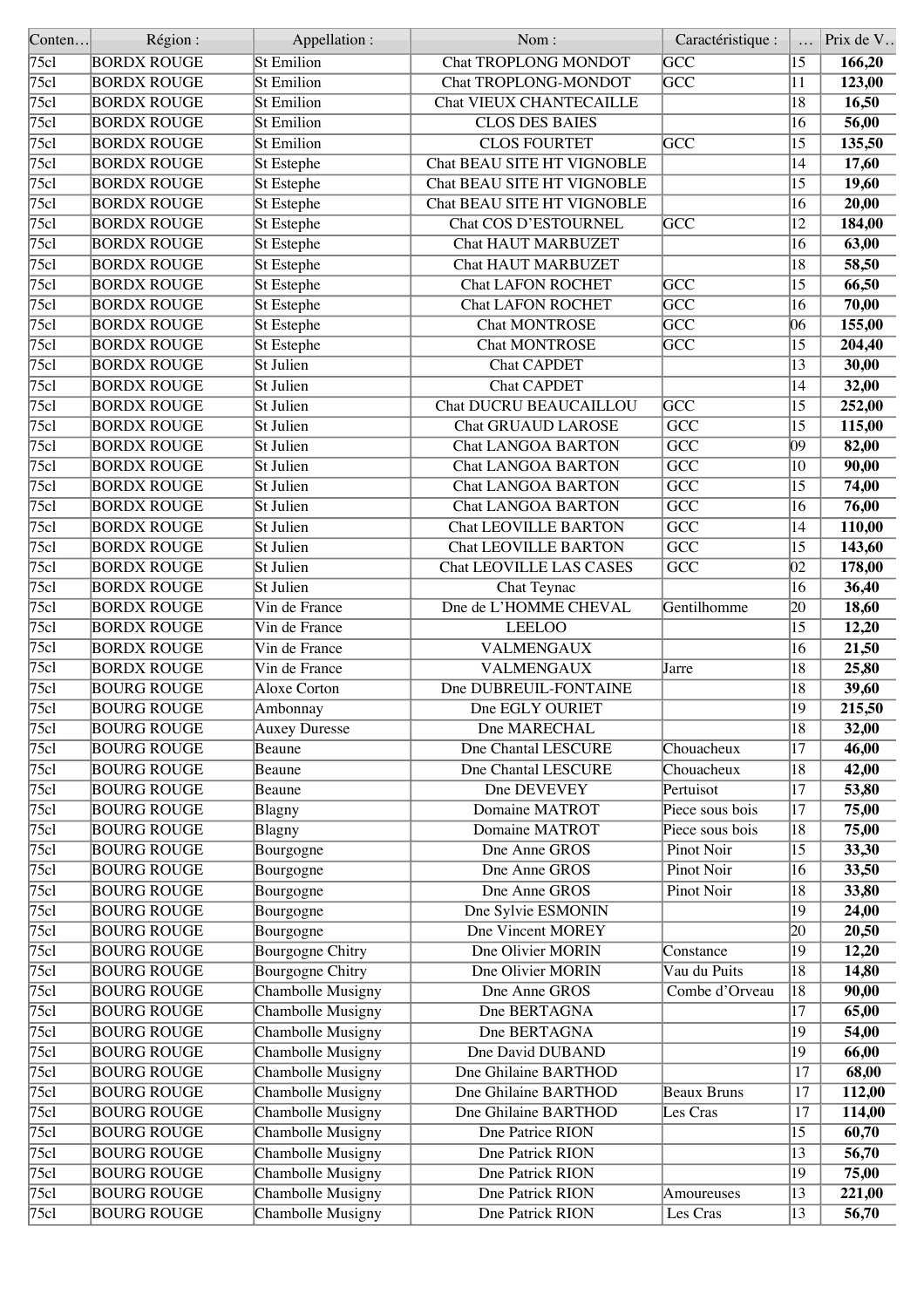| Conten        | Région:            | Appellation :             | Nom:                | Caractéristique :      |                 | Prix de V |
|---------------|--------------------|---------------------------|---------------------|------------------------|-----------------|-----------|
| 75c1          | <b>BOURG ROUGE</b> | <b>Charmes Chambertin</b> | Dne GEANTET PANSIOT |                        | 14              | 162,00    |
| 75c1          | <b>BOURG ROUGE</b> | Chassagne Montrachet      | Dne Vincent MOREY   | Vieilles Vignes        | 20              | 35,00     |
| 75c1          | <b>BOURG ROUGE</b> | Chorey les Beaunes        | Dne MARECHAL        |                        | $\overline{17}$ | 31,20     |
| 75c1          | <b>BOURG ROUGE</b> | Chorey les Beaunes        | Dne MARECHAL        |                        | 18              | 32,00     |
| 75c1          | <b>BOURG ROUGE</b> | Clos des Lambrays         | Dne des LAMBRAYS    |                        | 18              | 360,00    |
| 75c1          | <b>BOURG ROUGE</b> | Clos Vougeot              | Dne Anne GROS       | Gd Maupertui           | 13              | 179,00    |
| 75c1          | <b>BOURG ROUGE</b> | Clos Vougeot              | Dne Anne GROS       | Gd Maupertui           | 14              | 179,00    |
| 75c1          | <b>BOURG ROUGE</b> | Clos Vougeot              | Dne Anne GROS       | Gd Maupertui           | 15              | 193,50    |
| 75c1          | <b>BOURG ROUGE</b> | Clos Vougeot              | Dne Anne GROS       | Gd Maupertui           | 16              | 198,70    |
| 75c1          | <b>BOURG ROUGE</b> | Clos Vougeot              | Dne Anne GROS       | Gd Maupertui           | 18              | 204,00    |
| 75c1          | <b>BOURG ROUGE</b> | Clos Vougeot              | Dne David DUBAND    |                        | 19              | 202,00    |
| 75c1          | <b>BOURG ROUGE</b> | Cote de Beaune            | Dne Chantal LESCURE | <b>Topes Bizot</b>     | 18              | 29,00     |
| 75c1          | <b>BOURG ROUGE</b> | Cote de Nuits village     | Dne David DUBAND    |                        | 19              | 30,00     |
| 75cl          | <b>BOURG ROUGE</b> | Cote de Nuits Village     | Dne David DUBAND    |                        | 20              | 32,60     |
| 75c1          | <b>BOURG ROUGE</b> | Cotes Chalonnaise         | Dne DE VILLAINE     | Fortune                | 20              | 37,00     |
| 75c1          | <b>BOURG ROUGE</b> | Cotes d'Auxerre           | Dne GOISOT          | Corps de garde         | 19              | 18,50     |
| 75c1          | <b>BOURG ROUGE</b> | Cotes d'Auxerre           | Dne GOISOT          | La Ronce               | 18              | 27,00     |
| 75c1          | <b>BOURG ROUGE</b> | Cotes de Beaune           | Dne Chantal LESCURE | Topes Bizot            | 17              | 30,00     |
| 75c1          | <b>BOURG ROUGE</b> | Cotes de Nuit Villages    | Dne Sylvie ESMONIN  |                        | 18              | 32,00     |
| 75c1          | <b>BOURG ROUGE</b> | Cotes de Nuit Villages    | Dne Sylvie ESMONIN  |                        | 19              | 32,00     |
| 75cl          | <b>BOURG ROUGE</b> | Cotes de Nuits Villages   | Dne Patrice RION    |                        | 18              | 27,00     |
| 75c1          | <b>BOURG ROUGE</b> | Cotes de Nuits Villages   | Dne Patrice RION    |                        | 19              | 27,00     |
| 75c1          | <b>BOURG ROUGE</b> | Echezeaux                 | Dne Anne GROS       |                        | 13              | 163,00    |
| 75c1          | <b>BOURG ROUGE</b> | Echezeaux                 | Dne Anne GROS       |                        | 14              | 163,00    |
| 75c1          | <b>BOURG ROUGE</b> | Echezeaux                 | Dne Anne GROS       |                        | 15              | 175,90    |
|               |                    | Echezeaux                 |                     |                        |                 |           |
| 75cl          | <b>BOURG ROUGE</b> |                           | Dne Anne GROS       |                        | 16              | 182,00    |
| 75c1          | <b>BOURG ROUGE</b> | Echezeaux                 | Dne Anne GROS       | Loachausses            | 18              | 180,00    |
| 75c1          | <b>BOURG ROUGE</b> | Gevrey Chambertin         | Dne David DUBAND    |                        | 17              | 54,00     |
| 75cl          | <b>BOURG ROUGE</b> | Gevrey Chambertin         | Dne David DUBAND    |                        | 19              | 57,00     |
| 75c1          | <b>BOURG ROUGE</b> | Gevrey Chambertin         | Dne David DUBAND    |                        | 20              | 63,00     |
| 75c1          | <b>BOURG ROUGE</b> | Gevrey Chambertin         | Dne Sylvie ESMONIN  |                        | $\overline{17}$ | 45,00     |
| 75c1          | <b>BOURG ROUGE</b> | Gevrey Chambertin         | Dne Sylvie ESMONIN  |                        | 18              | 46,00     |
| $\sqrt{75c}$  | <b>BOURG ROUGE</b> | Gevrey Chambertin         | Dne Sylvie ESMONIN  |                        | 19              | 46,00     |
| $\sqrt{75c1}$ | <b>BOURG ROUGE</b> | Gevrey Chambertin         | Dne Sylvie ESMONIN  | Clos st Jacques        | $\overline{13}$ | 91,50     |
| 75cl          | <b>BOURG ROUGE</b> | Gevrey Chambertin         | Dne Sylvie ESMONIN  | Clos st Jacques        | 16              | 104,00    |
| 75c1          | <b>BOURG ROUGE</b> | Gevrey Chambertin         | Dne Sylvie ESMONIN  | Clos st Jacques        | 17              | 104,70    |
| 75c1          | <b>BOURG ROUGE</b> | Gevrey Chambertin         | Dne Sylvie ESMONIN  | Clos st Jacques        | 18              | 110,00    |
| 75cl          | <b>BOURG ROUGE</b> | Gevrey Chambertin         | Dne Sylvie ESMONIN  | Clos st Jacques        | 19              | 132,00    |
| 75c1          | <b>BOURG ROUGE</b> | Gevrey Chambertin         | Dne Sylvie ESMONIN  | Vieilles Vignes        | 17              | 52,70     |
| 75c1          | <b>BOURG ROUGE</b> | Gevrey Chambertin         | Dne Sylvie ESMONIN  | <b>Vieilles Vignes</b> | 18              | 53,00     |
| 75cl          | <b>BOURG ROUGE</b> | Gevrey Chambertin         | Dne Sylvie ESMONIN  | <b>Vieilles Vignes</b> | 19              | 54,00     |
| 75cl          | <b>BOURG ROUGE</b> | Givry                     | Dne JOBLOT          | Empreinte              | 19              | 32,50     |
| 75c1          | <b>BOURG ROUGE</b> | Givry                     | Dne JOBLOT          | Marole                 | 19              | 31,50     |
| 75cl          | <b>BOURG ROUGE</b> | Htes Cotes de Beaune      | Dne DEVEVEY         |                        | 19              | 30,50     |
| 75cl          | <b>BOURG ROUGE</b> | Htes Cotes de Nuit        | Dne Anne GROS       |                        | 18              | 33,80     |
| 75c1          | <b>BOURG ROUGE</b> | Htes Cotes de Nuit        | Dne David DUBAND    |                        | 17              | 23,00     |
| 75cl          | <b>BOURG ROUGE</b> | [Irancy                   | Dne RENAUD          |                        | 17              | 19,20     |
| 75c1          | <b>BOURG ROUGE</b> | Ladoix                    | Dne MARECHAL        |                        | 17              | 31,20     |
| 75cl          | <b>BOURG ROUGE</b> | Ladoix                    | Dne MARECHAL        |                        | 18              | 32,00     |
| 75cl          | <b>BOURG ROUGE</b> | Maranges                  | Domaine MATROT      |                        | 18              | 22,50     |
| 75cl          | <b>BOURG ROUGE</b> | Maranges                  | Domaine MATROT      | Fussière               | 14              | 29,00     |
| 75cl          | <b>BOURG ROUGE</b> | Maranges                  | Domaine MATROT      | Fussière               | 18              | 30,70     |
| 75cl          | <b>BOURG ROUGE</b> | Marsannay                 | Dne Régis BOUVIER   | Longeroies             | 18              | 31,50     |
| 75cl          | <b>BOURG ROUGE</b> | Mercurey                  | Dne RAQUILLET       | les Vasées             | 18              | 31,80     |
| 75cl          | <b>BOURG ROUGE</b> | Mercurey                  | Dne RAQUILLET       | Vieilles Vignes        | 18              | 26,60     |
| 75cl          | <b>BOURG ROUGE</b> | Monthelie                 | Dne de SUREMAIN     |                        | 18              | 30,20     |
| 75cl          | <b>BOURG ROUGE</b> | Monthelie                 | Dne de SUREMAIN     | Sur la Velle           | $ 15\rangle$    | 47,00     |
| 75c1          | <b>BOURG ROUGE</b> | Morey Saint Denis         | Dne David DUBAND    |                        | 20              | 57,80     |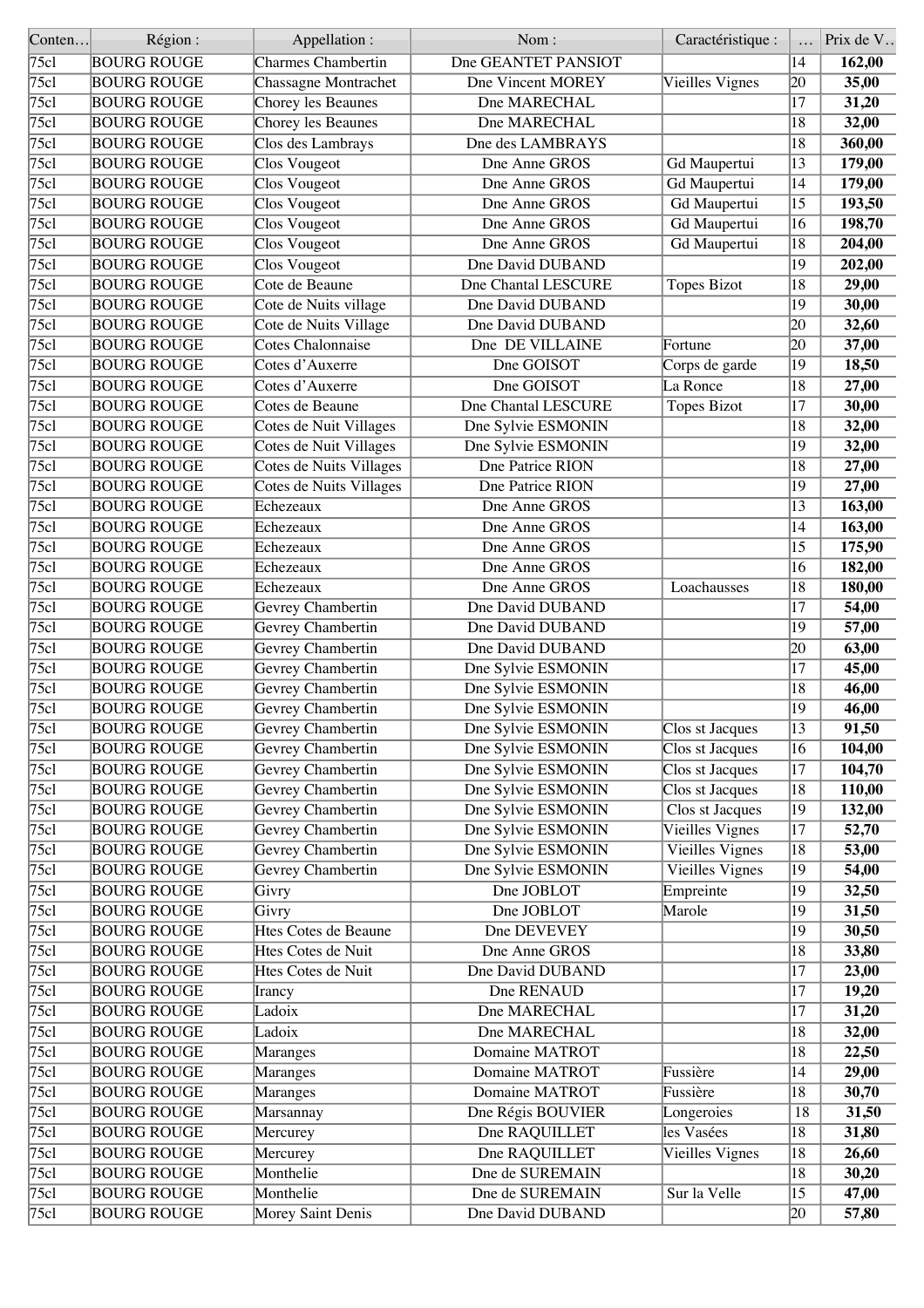| Conten | Région:            | Appellation:                  | Nom:                       | Caractéristique :       |                 | Prix de V |
|--------|--------------------|-------------------------------|----------------------------|-------------------------|-----------------|-----------|
| 75c1   | <b>BOURG ROUGE</b> | Morey Saint Denis             | Dne David DUBAND           | Le Broc                 | 17              | 67,00     |
| 75c1   | <b>BOURG ROUGE</b> | Morey Saint Denis             | Dne David DUBAND           | Le Broc                 | 19              | 76,00     |
| 75c1   | <b>BOURG ROUGE</b> | Nuit St Georges               | Dne BERTAGNA               | Les Murgers             | 14              | 73,00     |
| 75c1   | <b>BOURG ROUGE</b> | Nuit St Georges               | Dne BERTAGNA               | Les Murgers             | 15              | 82,00     |
| 75c1   | <b>BOURG ROUGE</b> | Nuit St Georges               | Dne BERTAGNA               | Les Murgers             | 16              | 82,00     |
| 75c1   | <b>BOURG ROUGE</b> | Nuit St Georges               | Dne BERTAGNA               | Les Murgers             | 18              | 86,20     |
| 75c1   | <b>BOURG ROUGE</b> | Nuit St Georges               | Dne Chantal LESCURE        |                         | 14              | 45,30     |
| 75c1   | <b>BOURG ROUGE</b> | Nuit St Georges               | Dne Chantal LESCURE        |                         | 15              | 48,00     |
| 75c1   | <b>BOURG ROUGE</b> | Nuit St Georges               | Dne Chantal LESCURE        |                         | 16              | 54,00     |
| 75c1   | <b>BOURG ROUGE</b> | Nuit St Georges               | <b>Dne Chantal LESCURE</b> |                         | 18              | 49,50     |
| 75c1   |                    |                               | Dne Chantal LESCURE        | Damodes                 | 13              |           |
| 75c1   | <b>BOURG ROUGE</b> | Nuit St Georges               | <b>Dne Chantal LESCURE</b> |                         |                 | 49,20     |
|        | <b>BOURG ROUGE</b> | Nuit St Georges               |                            | Damodes                 | 14              | 50,20     |
| 75c1   | <b>BOURG ROUGE</b> | Nuit St Georges               | Dne Chantal LESCURE        | Damodes                 | 15              | 53,20     |
| 75c1   | <b>BOURG ROUGE</b> | Nuit St Georges               | Dne Patrick RION           | Clos St Marc            | 14              | 70,70     |
| 75c1   | <b>BOURG ROUGE</b> | Nuit St Georges               | Dne Patrice RION           |                         | 17              | 44,80     |
| 75c1   | <b>BOURG ROUGE</b> | Nuit St Georges               | Dne Patrice RION           |                         | 18              | 47,00     |
| 75c1   | <b>BOURG ROUGE</b> | Nuit St Georges               | Dne Patrice RION           |                         | 19              | 47,00     |
| 75c1   | <b>BOURG ROUGE</b> | Nuit St Georges               | Dne Patrice RION           | Les Argilieres          | 15              | 70,70     |
| 75c1   | <b>BOURG ROUGE</b> | Nuit St Georges               | Dne Patrice RION           | Les Argilieres          | 18              | 77,00     |
| 75c1   | <b>BOURG ROUGE</b> | Nuit St Georges               | Dne Patrice RION           | Les Argilieres          | 19              | 77,00     |
| 75c1   | <b>BOURG ROUGE</b> | Pernand Vergelesses           | Dne DUBREUIL-FONTAINE      | Clos Berthet            | 18              | 30,60     |
| 75c1   | <b>BOURG ROUGE</b> | Pernand Vergelesses           | Dne DUBREUIL-FONTAINE      | <b>Iles Vergelesses</b> | $ 18\rangle$    | 43,60     |
| 75c1   | <b>BOURG ROUGE</b> | Pommard                       | <b>COMTE ARMAND</b>        | Clos Epeneaux           | 11              | 118,00    |
| 75c1   | <b>BOURG ROUGE</b> | Pommard                       | Dne Chantal LESCURE        | les Bertins             | 12              | 61,70     |
| 75c1   | <b>BOURG ROUGE</b> | Pommard                       | <b>Dne Chantal LESCURE</b> | les Bertins             | 15              | 64,00     |
| 75c1   | <b>BOURG ROUGE</b> | Pommard                       | Dne Chantal LESCURE        | Vaumuriens              | 17              | 54,00     |
| 75c1   | <b>BOURG ROUGE</b> | Pommard                       | Dne Chantal LESCURE        | Vaumuriens              | 18              | 50,00     |
| 75c1   | <b>BOURG ROUGE</b> | Pommard                       | Dne MARECHAL               |                         | 17              | 50,00     |
| 75c1   |                    | Pommard                       | Dne MARECHAL               |                         | 18              |           |
|        | <b>BOURG ROUGE</b> |                               |                            |                         |                 | 51,00     |
| 75c1   | <b>BOURG ROUGE</b> | Pommard                       | Dne Jean Marc BOILLOT      | Jarollières             | 18              | 83,00     |
| 75c1   | <b>BOURG ROUGE</b> | Pommard                       | Dne Jean Marc BOILLOT      | Rugiens                 | $\overline{18}$ | 95,00     |
| 75c1   | <b>BOURG ROUGE</b> | Richebourg                    | Dne Anne GROS              |                         | 13              | 432,00    |
| 75c1   | <b>BOURG ROUGE</b> | Richebourg                    | Dne Anne GROS              |                         | 14              | 430,00    |
| 75c1   | <b>BOURG ROUGE</b> | Richebourg                    | Dne Anne GROS              |                         | $\overline{15}$ | 470,00    |
| 75cl   | <b>BOURG ROUGE</b> | Richebourg                    | Dne Anne GROS              |                         | 16              | 491,70    |
| 75c1   | <b>BOURG ROUGE</b> | Richebourg                    | Dne Anne GROS              |                         | 18              | 496,00    |
| 75c1   | <b>BOURG ROUGE</b> | Rully                         | Dne de SUREMAIN            | Préaux                  | 17              | 28,50     |
| 75c1   | <b>BOURG ROUGE</b> | Rully                         | Dne de SUREMAIN            | Préaux                  | 18              | 28,00     |
| 75cl   | <b>BOURG ROUGE</b> | Rully                         | Dne DUREUIL-JANTHIAL       |                         | 19              | 36,50     |
| 75c1   | <b>BOURG ROUGE</b> | Rully                         | Dne DUREUIL-JANTHIAL       | La Fosse                | 18              | 40,70     |
| 75c1   | <b>BOURG ROUGE</b> | Rully                         | Dne DUREUIL-JANTHIAL       | La Fosse                | 19              | 45,00     |
| 75c1   | <b>BOURG ROUGE</b> | Santenay                      | Dne BACHEY LEGROS          | Clos des hates          | 18              | 28,90     |
| 75c1   | <b>BOURG ROUGE</b> | Santenay                      | Dne BACHEY LEGROS          | Clos des hates          | 20              | 33,60     |
| 75c1   | <b>BOURG ROUGE</b> | Savigny Les Beaune            | Dne MARECHAL               | Vieilles Vignes         | 18              | 36,00     |
| 75c1   | <b>BOURG ROUGE</b> | Savigny les beaune            | Dne MARECHAL               | Vieilles Vignes         | 17              | 35,40     |
| 75c1   | <b>BOURG ROUGE</b> | Volnay                        | Dne Jean JAVILLIER         | Santenots               | 19              | 41,00     |
| 75c1   | <b>BOURG ROUGE</b> | Volnay                        | Dne Jean Marc BOILLOT      | Pitures                 | 18              | 76,00     |
| 75c1   | <b>BOURG ROUGE</b> | Volnay                        | Dne MARECHAL               |                         | 17              | 50,00     |
| 75c1   | <b>BOURG ROUGE</b> | Volnay                        | Dne MARECHAL               |                         | 18              | 51,00     |
| 75c1   | <b>BOURG ROUGE</b> | Volnay                        | Dne Sylvie ESMONIN         | Santenots               | 16              | 60,70     |
|        |                    |                               |                            |                         |                 |           |
| 75c1   | <b>BOURG ROUGE</b> | Volnay                        | Dne Sylvie ESMONIN         | Santenots               | 17              | 60,70     |
| 75c1   | <b>BOURG ROUGE</b> | $\overline{\textrm{Vol}}$ nay | Dne Sylvie ESMONIN         | Santenots               | 18              | 61,00     |
| 75c1   | <b>BOURG ROUGE</b> | Volnay                        | Dne Sylvie ESMONIN         | Santenots               | 19              | 62,00     |
| 75c1   | <b>BOURG ROUGE</b> | Vosne Romanée                 | Dne Anne GROS              | Les Barreaux            | $ 15\rangle$    | 113,80    |
| 75c1   | <b>BOURG ROUGE</b> | Vosne Romanée                 | Dne Anne GROS              | Les Barreaux            | 16              | 113,70    |
| 75c1   | <b>BOURG ROUGE</b> | Vosne Romanée                 | Dne Anne GROS              | les Barreaux            | 18              | 112,00    |
| 75c1   | <b>BOURG ROUGE</b> | Vosne Romanée                 | Dne BERTAGNA               | <b>Beaux Monts</b>      | 16              | 82,00     |
| 75cl   | <b>BOURG ROUGE</b> | Vosne Romanée                 | Dne BERTAGNA               | <b>Beaux Monts</b>      | $ 19\rangle$    | 88,20     |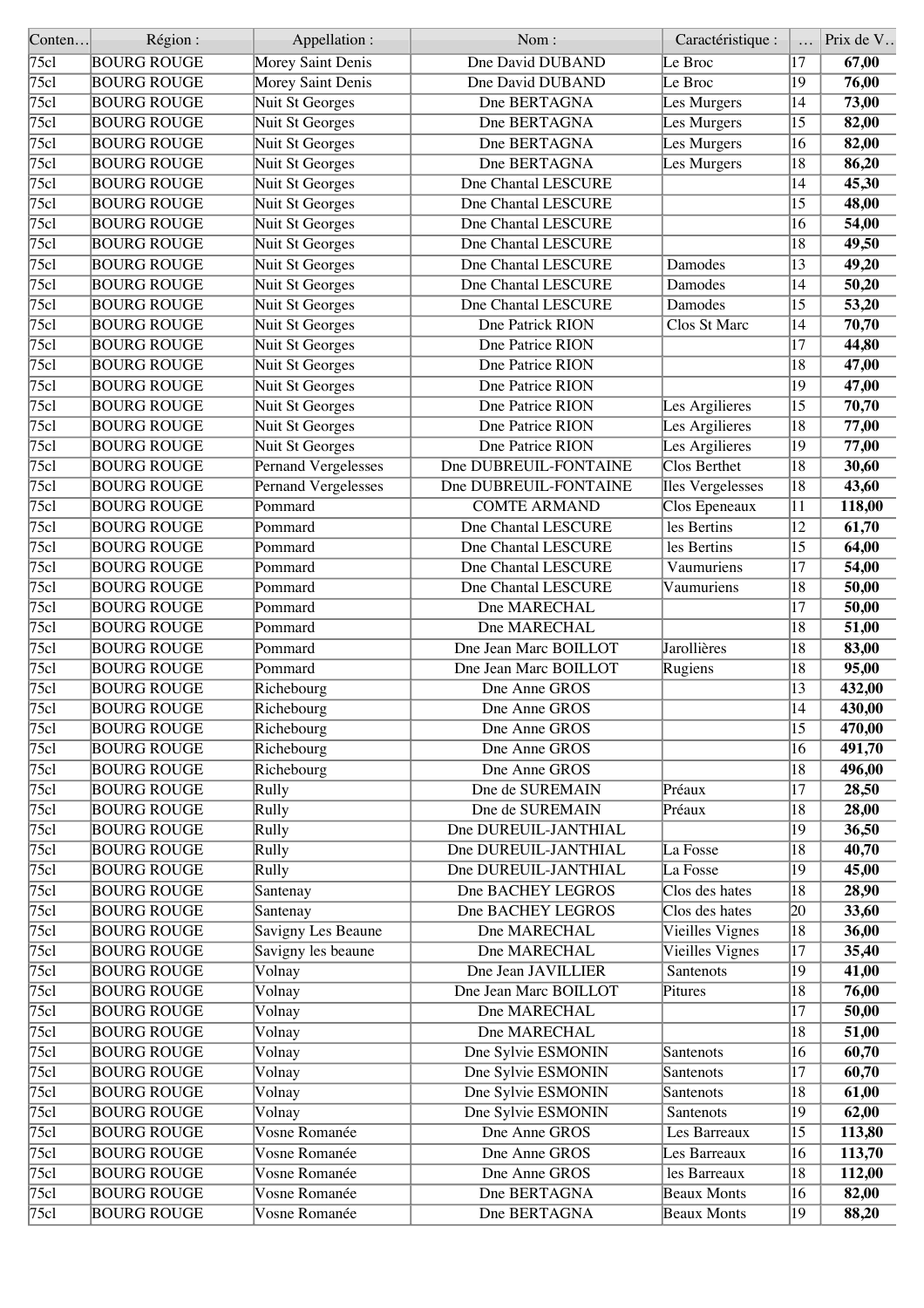| Conten       | Région:                | Appellation :           | Nom:                       | Caractéristique :     |                 | Prix de V |
|--------------|------------------------|-------------------------|----------------------------|-----------------------|-----------------|-----------|
| 75c1         | <b>BOURG ROUGE</b>     | Vosnes Romanée          | <b>Dne Chantal LESCURE</b> | Suchots               | 18              | 134,00    |
| 75c1         | <b>BOURG ROUGE</b>     | Vosnes Romanée          | Dne Chantal LESCURE        | Suchots               | 11              | 109,60    |
| 75c1         | <b>BOURG ROUGE</b>     | Vosnes Romanée          | <b>Dne Chantal LESCURE</b> | Suchots               | $\overline{12}$ | 112,00    |
| 75c1         | <b>BOURG ROUGE</b>     | Vougeot                 | Dne BERTAGNA               | Les Cras              | 14              | 71,00     |
| 75c1         | <b>BOURG ROUGE</b>     | Vougeot                 | Dne BERTAGNA               | Les Cras              | 15              | 82,00     |
| 75c1         | <b>BOURG ROUGE</b>     | Vougeot                 | Dne BERTAGNA               | Les Cras              | 16              | 82,00     |
| 75c1         | <b>BOURG ROUGE</b>     | Vougeot                 | Dne BERTAGNA               | Les Cras              | 18              | 88,20     |
| 75c1         | <b>BUGEY ROUGE</b>     | <b>Bugey Montagnieu</b> | Dne Franck PEILLOT         | Mondeuse              | 19              | 14,50     |
| 75c1         | <b>C. DU RHONE RGE</b> | Beaume de Venise        | Dne de FERME ST MARTIN     | <b>St Martin</b>      | $\overline{17}$ | 17,00     |
| 75c1         | C. DU RHONE RGE        | Beaume de Venise        | Dne de FERME ST MARTIN     | <b>Terres Jaunes</b>  | 18              | 13,00     |
| 75c1         | C. DU RHONE RGE        | Cairanne                | Dne D'AMADIEU              | Vieilles Vignes       | $ 19\rangle$    | 14,80     |
| 75c1         | C. DU RHONE RGE        | Chateauneuf du pape     | Dne de BEAURENARD          |                       | 16              | 38,00     |
| 75c1         | C. DU RHONE RGE        | Chateauneuf du pape     | Dne de BEAURENARD          | Boisrenard            | 15              | 52,00     |
| 75c1         | C. DU RHONE RGE        | Chateauneuf du pape     | Dne de BEAURENARD          | Boisrenard            | 16              | 60,00     |
| 75c1         | C. DU RHONE RGE        | Chateauneuf du pape     | Dne de BEAURENARD          | Boisrenard            | 12              | 68,00     |
| 75c1         | C. DU RHONE RGE        | Chateauneuf du pape     | Dne de MARCOUX             |                       | 16              | 59,00     |
| 75c1         | <b>C. DU RHONE RGE</b> | Chateauneuf du pape     | Dne de MARCOUX             |                       | 18              | 61,00     |
| 75c1         | C. DU RHONE RGE        | Chateauneuf du pape     | Dne de MARCOUX             |                       | 20              | 55,00     |
| 75c1         | <b>C. DU RHONE RGE</b> | Chateauneuf du pape     | Dne de MARCOUX             | Vieille Vigne         | $ 05\rangle$    | 135,00    |
| 75c1         | C. DU RHONE RGE        | Chateauneuf du pape     | Dne de MARCOUX             | Vieille Vigne         | 20              | 150,00    |
| $\sqrt{75c}$ | C. DU RHONE RGE        | Chateauneuf du Pape     | Dne GRADASSI               |                       | 19              | 31,00     |
| 75c1         | C. DU RHONE RGE        | Cornas                  | A. CHATAGNIER              |                       | 19              | 44,50     |
| 75c1         | <b>C. DU RHONE RGE</b> | Cornas                  | Dne Vincent PARIS          | Geynale               | 14              | 49,00     |
| 75c1         | C. DU RHONE RGE        | Cornas                  | Dne Vincent PARIS          | Geynale               | 19              | 56,00     |
| 75c1         | C. DU RHONE RGE        | Cornas                  | <b>Dne Vincent PARIS</b>   | Granit 60             | $\overline{13}$ | 47,00     |
| 75c1         | C. DU RHONE RGE        | Costières de Nîmes      | Dne CABANIS                |                       |                 |           |
|              |                        |                         |                            |                       | 18              | 9,00      |
| 75c1         | C. DU RHONE RGE        | Costières de Nîmes      | Dne CABANIS                |                       | 20              | 9,60      |
| 75c1         | C. DU RHONE RGE        | Cote Rotie              | Dne BONNEFOND              |                       | $\overline{17}$ | 42,70     |
| 75c1         | C. DU RHONE RGE        | Cote Rotie              | Dne BONNEFOND              |                       | 20              | 47,00     |
| 75c1         | C. DU RHONE RGE        | Cote Rotie              | Dne BONNEFOND              | Cote Rozier           | 17              | 55,00     |
| 75c1         | <b>C. DU RHONE RGE</b> | Cote Rotie              | Dne BONNEFOND              | Cote rozier           | 19              | 60,00     |
| 75c1         | C. DU RHONE RGE        | Cote Rotie              | Dne BONNEFOND              | Les Rochains          | 17              | 55,00     |
| 75c1         | C. DU RHONE RGE        | Cote Rotie              | Dne BONNEFOND              | Les Rochins           | 19              | 60,00     |
| 75c1         | <b>C. DU RHONE RGE</b> | Cote Rotie              | Dne François VILLARD       | Brocarde              | $ 19\rangle$    | 93,50     |
| 75c1         | C. DU RHONE RGE        | Cote Rotie              | Dne François VILLARD       | Gallet Blanc          | 18              | 48,00     |
| 75c1         | C. DU RHONE RGE        | Cote Rotie              | Dne François VILLARD       | Gallet Blanc          | 19              | 48,00     |
| 75c1         | <b>C. DU RHONE RGE</b> | Côte Rotie              | Dne CLUSEL ROCH            | <b>Grandes Places</b> | 17              | 93,50     |
| 75cl         | C. DU RHONE RGE        | Côte Rotie              | Dne CLUSEL ROCH            | <b>Grandes Places</b> | 19              | 116,00    |
| 75c1         | C. DU RHONE RGE        | Côte Rotie              | Dne CLUSEL ROCH            | <b>Schistes</b>       | 11              | 105,50    |
| 75c1         | C. DU RHONE RGE        | Côte Rotie              | Dne CLUSEL ROCH            | <b>Schistes</b>       | $ 17\rangle$    | 48,00     |
| 75cl         | C. DU RHONE RGE        | Côte Rotie              | Dne CLUSEL ROCH            | Schistes              | 19              | 63,50     |
| 75cl         | C. DU RHONE RGE        | Côte Rotie              | Dne LEVET                  | Améthyste             | 18              | 43,40     |
| 75c1         | <b>C. DU RHONE RGE</b> | Côte Rotie              | Dne LEVET                  | Améthyste             | $ 19\rangle$    | 48,00     |
| 75cl         | C. DU RHONE RGE        | Côte Rotie              | Dne LEVET                  | Maestria              | 17              | 50,60     |
| 75c1         | C. DU RHONE RGE        | Côte Rotie              | Dne LEVET                  | Maestria              | 18              | 52,60     |
| 75c1         | C. DU RHONE RGE        | Côte Rotie              | Dne LEVET                  | Maestria              | 19              | 59,80     |
| 75cl         | C. DU RHONE RGE        | Côte Rotie              | Dne LEVET                  | Péroline              | 17              | 52,60     |
| 75c1         | C. DU RHONE RGE        | Côte Rotie              | Dne LEVET                  | Péroline              | 18              | 56,00     |
| 75cl         | C. DU RHONE RGE        | Côte Rotie              | Dne LEVET                  | Péroline              | 19              | 63,00     |
| 75cl         | C. DU RHONE RGE        | Cotes du Rhone          | Dne du CROS DE LA MURE     |                       | 19              | 20,00     |
| 75cl         | C. DU RHONE RGE        | Cotes du Rhone          | Dne GRAMENON               | Mémé                  | 20              | 37,00     |
| 75cl         | C. DU RHONE RGE        | Cotes du Rhone          | Dne GRAMENON               | Poignée Raisin        | 21              | 14,50     |
| 75cl         | <b>C. DU RHONE RGE</b> | Cotes du Rhone          | Dne GRAMENON               | Sagesse               | 19              | 22,20     |
| 75cl         | <b>C. DU RHONE RGE</b> | Cotes du Rhone          | Dne GRAMENON               | Sierra du Sud         | 20              | 17,80     |
| 75cl         | C. DU RHONE RGE        | Cotes du Rhone          | Dne GRAMENON               | Sierra du Sud         | 21              | 18,30     |
| 75cl         | C. DU RHONE RGE        | Cotes du Rhone          | Dne Jean DAVID             | Beau Nez              | 16              | 15,60     |
| 75cl         | C. DU RHONE RGE        | Cotes du Rhone          | Dne LA REMEJEANNE          | Arbousiers            | 19              | 14,80     |
| 75c1         | C. DU RHONE RGE        | Cotes du Rhone          | Dne LA REMEJEANNE          | Chevrefeuille         | 20              | 12,30     |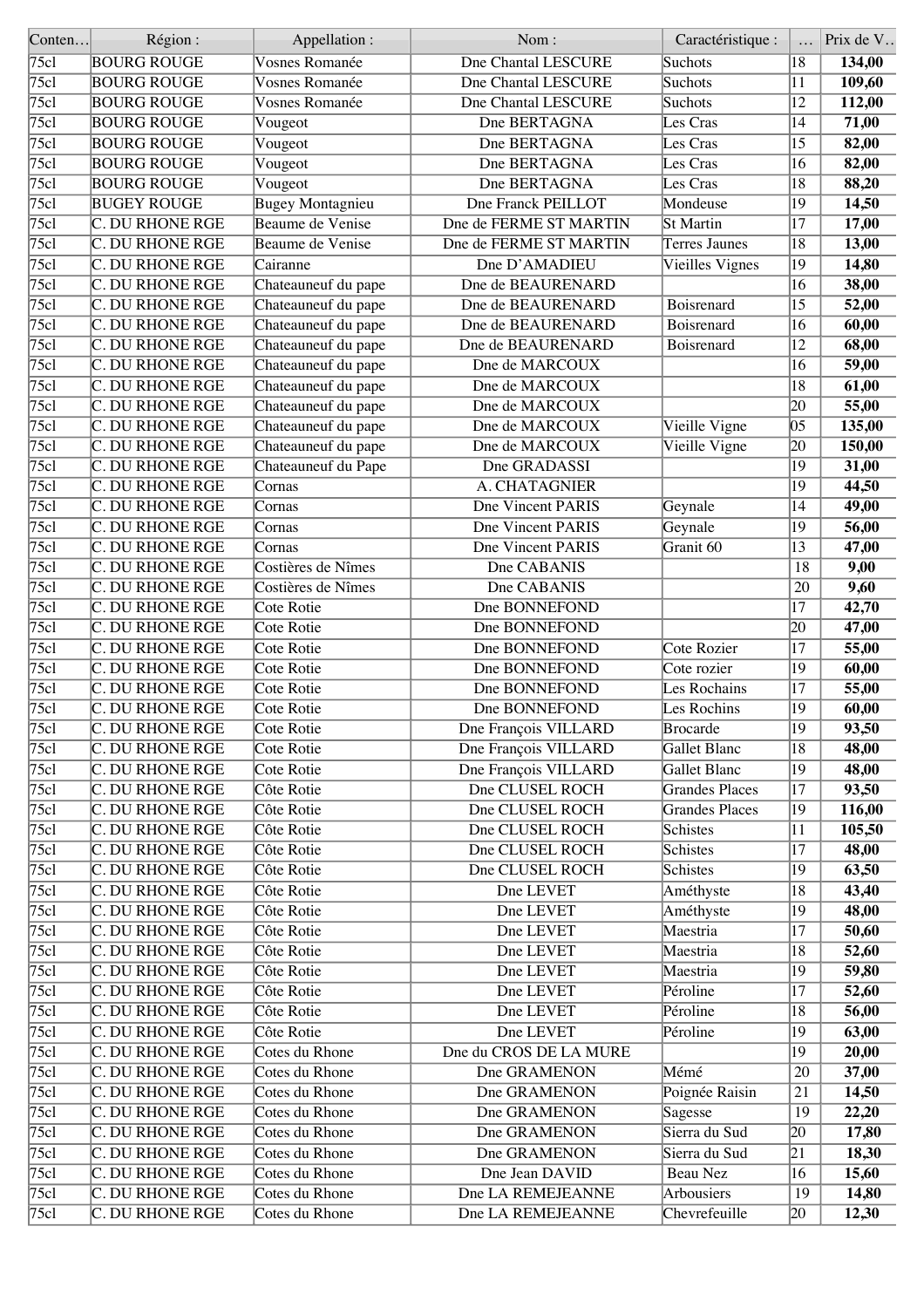| Conten       | Région:                | Appellation:            | Nom:                     | Caractéristique :    |                 | Prix de V |
|--------------|------------------------|-------------------------|--------------------------|----------------------|-----------------|-----------|
| 75cl         | C. DU RHONE RGE        | Cotes du Rhone          | Dne LA REMEJEANNE        | Terre de Lune        | 19              | 18,20     |
| 75c1         | C. DU RHONE RGE        | Cotes du Rhone          | Dne LA REMEJEANNE        | Terre de Lune        | 20              | 19,80     |
| 75c1         | C. DU RHONE RGE        | Cotes du Rhone          | Dne LA REMEJEANNE        | Un Air               | $ 20\rangle$    | 11,00     |
| 75c1         | <b>C. DU RHONE RGE</b> | Cotes du Rhone          | Maxime LAURENT           | Il fait Soif         | $ 19\rangle$    | 13,80     |
| 75c1         | <b>C. DU RHONE RGE</b> | Cotes du Rhone          | Maxime LAURENT           | Il fait Soif         | 21              | 14,50     |
| 75c1         | <b>C. DU RHONE RGE</b> | Cotes du Rhone Villages | Dne D'AMADIEU            |                      | $\overline{19}$ | 9,40      |
| 75c1         | C. DU RHONE RGE        | Cotes du Rhone Villages | Dne D'AMADIEU            |                      | 20              | 9,40      |
| 75c1         | C. DU RHONE RGE        | Cotes Rotie             | Dne GANGLOFF             | Barbarine            | 19              | 83,00     |
| 75c1         | <b>C. DU RHONE RGE</b> | Cotes Rotie             | Dne GANGLOFF             | <b>Sereine Noire</b> | $\overline{18}$ | 116,50    |
| $\sqrt{75c}$ | <b>C. DU RHONE RGE</b> | Croze Hermitage         | Dne GRAILLOT             |                      | 19              | 27,60     |
| 75c1         | <b>C. DU RHONE RGE</b> | Croze Hermitage         | Dne GRAILLOT             | Guiraude             | 16              | 37,50     |
| 75c1         | C. DU RHONE RGE        | Croze Hermitage         | Dne GRAILLOT             | Guiraude             | $\overline{17}$ | 39,60     |
| 75c1         | C. DU RHONE RGE        | Croze Hermitage         | Dne GRAILLOT             | Guiraude             | 18              | 40,40     |
| 75cl         | C. DU RHONE RGE        | Croze Hermitage         | Dne Laurent HABRARD      |                      | 19              | 20,50     |
| 75c1         | C. DU RHONE RGE        | Croze Hermitage         | Dne LES BRUYERES         | Georges              | 19              | 22,20     |
| 75c1         | <b>C. DU RHONE RGE</b> | Croze Hermitage         | Dne LES BRUYERES         | Les Croix            | 18              | 30,20     |
| 75c1         | <b>C. DU RHONE RGE</b> | Gigondas                | Dne du CROS DE LA MURE   |                      | 18              | 30,80     |
| 75c1         | C. DU RHONE RGE        | Gigondas                | Dne GOUR DE CHAULE       |                      | 19              | 21,70     |
| 75c1         | C. DU RHONE RGE        |                         | Dne GOUR DE CHAULE       |                      | 20              | 24,00     |
|              |                        | Gigondas                |                          |                      |                 |           |
| 75c1         | C. DU RHONE RGE        | Gigondas                | Dne GOUR DE CHAULE       | Numéro 8             | 20              | 44,00     |
| 75c1         | C. DU RHONE RGE        | Hermitage               | Dne GRAILLOT             |                      | 18              | 90,60     |
| 75c1         | <b>C. DU RHONE RGE</b> | Hermitage               | Dne GRAILLOT             |                      | $ 19\rangle$    | 94,60     |
| 75CL         | C. DU RHONE RGE        | Hermitage               | <b>DneBernard FAURIE</b> | Greffieux/Bessard    | 19              | 71,00     |
| 75c1         | C. DU RHONE RGE        | IGP Ardèche             | Dne MIRABEL CHARMIS      | Syrah                | 19              | 10,00     |
| 75c1         | C. DU RHONE RGE        | <b>IGP</b> Colline      | A. CHATAGNIER            | Syrah                | 20              | 12,80     |
| 75c1         | C. DU RHONE RGE        | Lirac                   | La LAURENTIDE            |                      | 20              | 20,00     |
| 75c1         | C. DU RHONE RGE        | Luberon                 | Dne de FONTENILLE        |                      | 17              | 11,00     |
| 75c1         | C. DU RHONE RGE        | Rasteau                 | Dne GOURT DE MAUTENS     |                      | 14              | 73,00     |
| 75c1         | <b>C. DU RHONE RGE</b> | St Joseph               | A. CHATAGNIER            | Sybarite             | 19              | 23,50     |
| 75c1         | <b>C. DU RHONE RGE</b> | St Joseph               | Dne André PERRET         |                      | 17              | 19,50     |
| 75c1         | C. DU RHONE RGE        | St Joseph               | Dne André PERRET         |                      | $\overline{18}$ | 20,40     |
| 75c1         | <b>C. DU RHONE RGE</b> | St Joseph               | Dne André PERRET         |                      | 19              | 20,50     |
| 75c1         | <b>C. DU RHONE RGE</b> | St Joseph               | Dne COURSODON            | Olivaie              | 17              | 37,40     |
| 75c1         | <b>C. DU RHONE RGE</b> | St Joseph               | Dne COURSODON            | Olivaie              | $\overline{18}$ | 37,60     |
| 75cl         | <b>C. DU RHONE RGE</b> | St Joseph               | Dne COURSODON            | Olivaie              | 19              | 37,60     |
| 75c1         | C. DU RHONE RGE        | St Joseph               | Dne COURSODON            | Silice               | 18              | 27,00     |
| 75c1         | <b>C. DU RHONE RGE</b> | St Joseph               | Dne COURSODON            | Silice               | 19              | 27,00     |
| 75c1         | C. DU RHONE RGE        | St Joseph               | Dne GRAILLOT             |                      | 19              | 29,60     |
| 75c1         | C. DU RHONE RGE        | Vacqueyras              | Dne LA MONARDIERE        | 2 Monardes           | 19              | 16,20     |
| 75c1         | <b>C. DU RHONE RGE</b> | Vacqueyras              | Dne LA MONARDIERE        | Calades              | 19              | 12,10     |
| 75c1         | <b>C. DU RHONE RGE</b> | <b>VDP</b> Vaucluse     | Dne de FONDRECHE         | Nature               | 21              | 12,30     |
| 75c1         | C. DU RHONE RGE        | Ventoux                 | Dne de FONDRECHE         | Divergente           | 15              | 51,00     |
| 75c1         | <b>C. DU RHONE RGE</b> | Ventoux                 | Dne de FONDRECHE         | Domaine              | $ 19\rangle$    | 12,20     |
| 75c1         | C. DU RHONE RGE        | Ventoux                 | Dne de FONDRECHE         | Domaine              | 20              | 12,30     |
| 75c1         | C. DU RHONE RGE        | Ventoux                 | Dne de FONDRECHE         | il Etait 1 fois      | 15              | 38,00     |
| 75c1         | <b>C. DU RHONE RGE</b> | Ventoux                 | Dne de FONDRECHE         | il Etait 1 fois      | 18              | 38,00     |
| 75c1         | C. DU RHONE RGE        | Ventoux                 | Dne de FONDRECHE         | Persia               | 20              | 21,00     |
| 75c1         | C. DU RHONE RGE        | Vin de France           | A. CHATAGNIER            | Cret Louison         | 17              | 19,80     |
| 75c1         | C. DU RHONE RGE        | Vin de France           | A. CHATAGNIER            | Cret Louison         | 19              | 19,80     |
| 75c1         | C. DU RHONE RGE        | Vin de france           | Dne Remi POUIZIN         | Amour de fruit       | 19              | 8,50      |
| 75c1         | C. DU RHONE RGE        | Vin de France           | Dne SOUHAUT              | Souteronne           | 20              | 23,60     |
| 75c1         | C. DU RHONE RGE        | Vin de France           | Dne SOUHAUT              | Syrah                | 19              | 23,60     |
|              | <b>C. DU RHONE RGE</b> | Vin de France           | Dne SOUHAUT              |                      |                 |           |
| $\sqrt{75c}$ |                        |                         |                          | Syrah                | 20              | 23,60     |
| 75c1         | C. DU RHONE RGE        | Vinsobres               | Dne Remi POUIZIN         | <b>Cote Ouest</b>    | 18              | 16,40     |
| 75c1         | LANG-ROUS ROUGE        | Cabardès                | Dne de CAZABAN           | Petites Rangées      | 18              | 15,60     |
| 75cl         | <b>LANG-ROUS ROUGE</b> | Collioure               | Dne de la RECTORIE       | Coté mer             | 18              | 17,00     |
| 75c1         | <b>LANG-ROUS ROUGE</b> | Collioure               | Dne de la RECTORIE       | Coté mer             | 20              | 18,50     |
| 75cl         | LANG-ROUS ROUGE        | Collioure               | Dne de la RECTORIE       | Coté montagne        | 18              | 29,00     |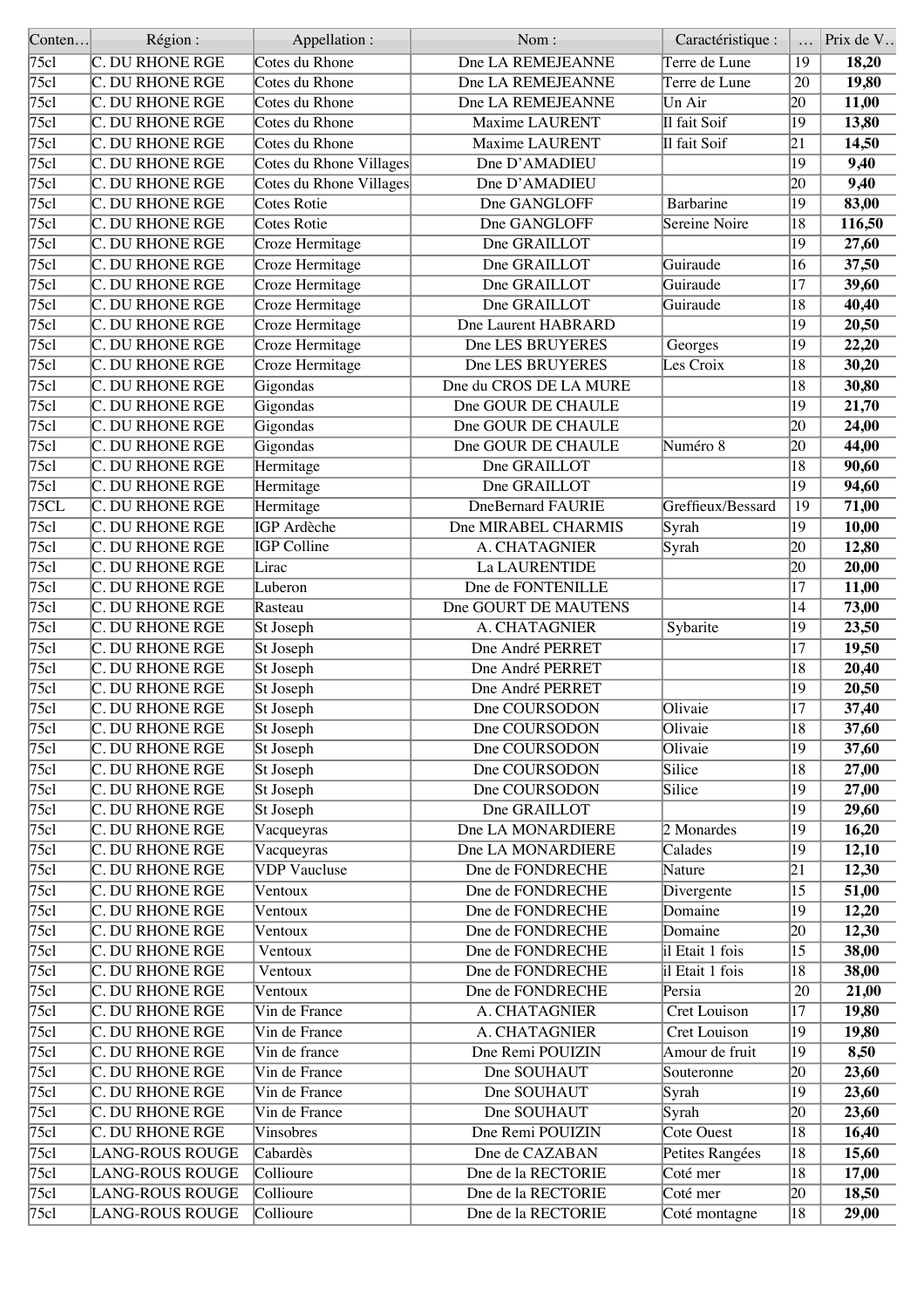| Conten | Région:                | Appellation :            | Nom:                          | Caractéristique :          |                 | Prix de V |
|--------|------------------------|--------------------------|-------------------------------|----------------------------|-----------------|-----------|
| 75c1   | LANG-ROUS ROUGE        | Corbieres                | Dne LEDOGAR                   | La Compagnon               | 20              | 14,50     |
| 75c1   | <b>LANG-ROUS ROUGE</b> | Corbières                | Dne des 2 ANES                | 1er Pas                    | 20              | 8,90      |
| 75c1   | LANG-ROUS ROUGE        | Corbières                | Dne des 2 ANES                | Enclos                     | $\overline{18}$ | 15,00     |
| 75c1   | <b>LANG-ROUS ROUGE</b> | Corbières                | Dne des 2 ANES                | Enclos                     | 19              | 15,00     |
| 75c1   | LANG-ROUS ROUGE        | Corbières                | Dne des 2 ANES                | Fontanilles                | 18              | 10,80     |
| 75c1   | LANG-ROUS ROUGE        | Corbières                | Dne des 2 ANES                | Fontanilles                | $\overline{19}$ | 10,80     |
| 75c1   | <b>LANG-ROUS ROUGE</b> | Corbières                | Dne Maxime MAGNON             | Campagnès                  | 17              | 28,70     |
| 75c1   | LANG-ROUS ROUGE        | Corbières                | Dne Maxime MAGNON             | Rozeta                     | 19              | 24,60     |
| 75c1   | LANG-ROUS ROUGE        | Coteaux de Cabrerisse    | Dne de l'OLIVETTE             |                            | 16              | 7,40      |
| 75c1   | <b>LANG-ROUS ROUGE</b> | Coteaux du Languedoc     | Dne de PEYRE ROSE             | <b>Clos Sistes</b>         | $ 09\rangle$    | 85,60     |
| 75c1   | <b>LANG-ROUS ROUGE</b> |                          | Dne de PEYRE ROSE             | Clos Sistes                | $ 10\rangle$    | 87,20     |
| 75c1   | LANG-ROUS ROUGE        | Coteaux du Languedoc     | Dne de PEYRE ROSE             |                            | 10              |           |
| 75c1   |                        | Coteaux du Languedoc     |                               | Syrah Leone                | 18              | 87,20     |
|        | <b>LANG-ROUS ROUGE</b> | Cotes Catalanes          | Dne du CLOS DES FEES          | Modeste                    |                 | 9,50      |
| 75c1   | LANG-ROUS ROUGE        | Cotes du Roussillon      | Dne du ROC DES ANGES          | 1903                       | 15              | 35,00     |
| 75c1   | <b>LANG-ROUS ROUGE</b> | Cotes du Roussillon      | Dne du ROC DES ANGES          | 1903                       | 16              | 36,50     |
| 75c1   | LANG-ROUS ROUGE        | Cotes du Roussillon      | Dne du ROC DES ANGES          | Australe                   | 18              | 20,50     |
| 75c1   | <b>LANG-ROUS ROUGE</b> | Cotes du Roussillon      | Dne du ROC DES ANGES          | Australe                   | 20              | 24,30     |
| 75c1   | LANG-ROUS ROUGE        | Cotes du Roussillon      | Dne du ROC DES ANGES          | Reliefs                    | 15              | 25,60     |
| 75c1   | <b>LANG-ROUS ROUGE</b> | Cotes du Roussillon      | Dne du ROC DES ANGES          | Segna de Cor               | 18              | 16,20     |
| 75c1   | LANG-ROUS ROUGE        | Cotes du Roussillon      | Dne du ROC DES ANGES          | Segna de Cor               | 19              | 16,50     |
| 75c1   | LANG-ROUS ROUGE        | Cotes du Roussillon      | Dne du ROC DES ANGES          | Unic                       | 17              | 20,50     |
| 75c1   | LANG-ROUS ROUGE        | Cotes du Roussillon      | Dne du ROC DES ANGES          | Unic                       | $ 18\rangle$    | 20,50     |
| 75c1   | <b>LANG-ROUS ROUGE</b> | Cotes du Roussillon      | Dne GARDIES                   | Carignan                   | 16              | 31,60     |
| 75c1   | LANG-ROUS ROUGE        | Cotes du Roussillon      | Dne GARDIES                   | Cherche La Ciel            | 16              | 22,20     |
| 75c1   | <b>LANG-ROUS ROUGE</b> | Cotes du Roussillon      | Dne GARDIES                   | Clos des Vignes            | 14              | 23,40     |
| 75c1   | LANG-ROUS ROUGE        | Cotes du Roussillon      | Dne GARDIES                   | Clos des Vignes            | $ 15\rangle$    | 23,40     |
| 75c1   | LANG-ROUS ROUGE        | Cotes du Roussillon Vill | Dne DES CHENES                | Carissa                    | 13              | 19,00     |
| 75c1   | LANG-ROUS ROUGE        | Cotes du Roussillon Vill | Dne DES CHENES                | <b>Grand Mère</b>          | $\overline{18}$ | 8,90      |
| 75c1   | <b>LANG-ROUS ROUGE</b> | Cotes du Roussillon Vill | Dne DES CHENES                | Mascarou                   | 14              | 10,80     |
| 75c1   | <b>LANG-ROUS ROUGE</b> | Cotes du Roussillon Vill | Dne du CLOS DES FEES          | Battre mon coeur           | 20              | 21,00     |
| 75c1   | <b>LANG-ROUS ROUGE</b> | Cotes du Roussillon Vill | Dne du CLOS DES FEES          | Clos des Fées              | $\overline{17}$ | 56,00     |
| 75c1   | <b>LANG-ROUS ROUGE</b> | Cotes du Roussillon Vill | Dne du CLOS DES FEES          | Clos des Fées              | 18              | 56,00     |
| 75c1   | <b>LANG-ROUS ROUGE</b> | Cotes du Roussillon Vill | Dne du CLOS DES FEES          | Petite Sibérie             | 15              | 223,00    |
| 75c1   | <b>LANG-ROUS ROUGE</b> | Cotes du Roussillon Vill | Dne du CLOS DES FEES          |                            | $\overline{18}$ | 28,00     |
|        |                        |                          |                               | Vieille Vigne              |                 |           |
| 75c1   | LANG-ROUS ROUGE        | Fitou                    | <b>CHAMP DES SOEURS</b>       |                            | 18              | 10,20     |
| 75c1   | <b>LANG-ROUS ROUGE</b> | Fitou                    | <b>CHAMP DES SOEURS</b>       | <b>Bel Amant</b>           | 18              | 13,20     |
| 75c1   | <b>LANG-ROUS ROUGE</b> | Fitou                    | Dne des MILLE VIGNES          | Atsuko                     | 14              | 42,20     |
| 75c1   | LANG-ROUS ROUGE        | Fitou                    | Dne des MILLE VIGNES          | Cadette                    | 13              | 22,20     |
| 75c1   | <b>LANG-ROUS ROUGE</b> | Fitou                    | Dne des MILLE VIGNES          | Vend Violette              | 14              | 51,00     |
| 75c1   | LANG-ROUS ROUGE        | Grès de Montpellier      | <b>CLOS DES NINES</b>         | L'Orée                     | 17              | 15,50     |
| 75c1   | LANG-ROUS ROUGE        | Grès de Montpellier      | <b>CLOS DES NINES</b>         | L'Orée                     | 19              | 18,00     |
| 75c1   | <b>LANG-ROUS ROUGE</b> | IGP D'OC                 | <b>CLOS ROCA</b>              | Alicante                   | 20              | 8,00      |
| 75c1   | <b>LANG-ROUS ROUGE</b> | <b>IGP D'OC</b>          | <b>CLOS ROCA</b>              | Ecceterra                  | 20              | 8,00      |
| 75c1   | <b>LANG-ROUS ROUGE</b> | IGP D'OC                 | PARCÉ Frères                  | Hommage Fernand            | 20              | 8,00      |
| 75c1   | <b>LANG-ROUS ROUGE</b> | IGP D'OC                 | PARCÉ Frères                  | Zoé Bio                    | 19              | 8,00      |
| 75c1   | LANG-ROUS ROUGE        | Languedoc                | <b>Chat Christophe PEYRUS</b> |                            | 16              | 23,30     |
| 75c1   | LANG-ROUS ROUGE        | Languedoc                | <b>Chat Christophe PEYRUS</b> |                            | 18              | 23,30     |
| 75c1   | LANG-ROUS ROUGE        | Languedoc                | <b>CLOS ROCA</b>              | Guillaume                  | 19              | 11,00     |
| 75c1   | <b>LANG-ROUS ROUGE</b> | Languedoc                | Dne de MONTCALMES             |                            | 16              | 28,60     |
| 75c1   | LANG-ROUS ROUGE        | Languedoc                | Dne de MONTCALMES             |                            | 17              | 29,60     |
| 75c1   | LANG-ROUS ROUGE        | Languedoc                | Dne de MONTCALMES             |                            | 18              | 30,50     |
| 75c1   | <b>LANG-ROUS ROUGE</b> | Languedoc                | <b>MAS CONSCIENCE</b>         | Petite Prise               | 18              | 17,60     |
| 75c1   | LANG-ROUS ROUGE        | Languedoc                | <b>MAS JULLIEN</b>            | Carlan                     | $ 13\rangle$    | 31,00     |
| 75c1   | LANG-ROUS ROUGE        | Languedoc                | <b>MAS JULLIEN</b>            | $\overline{\text{Carlan}}$ | 15              | 33,70     |
| 75c1   | LANG-ROUS ROUGE        | Languedoc                | <b>MAS JULLIEN</b>            | Carlan                     | 20              | 39,00     |
| 75c1   | LANG-ROUS ROUGE        | Languedoc                | <b>MAS JULLIEN</b>            | Joncquières                | 14              | 33,70     |
| 75c1   | LANG-ROUS ROUGE        | Languedoc                | <b>MAS JULLIEN</b>            | Joncquières                | $ 15\rangle$    | 34,00     |
| 75c1   | LANG-ROUS ROUGE        | Languedoc                | <b>MAS JULLIEN</b>            | Joncquières                | 16              | 35,00     |
|        |                        |                          |                               |                            |                 |           |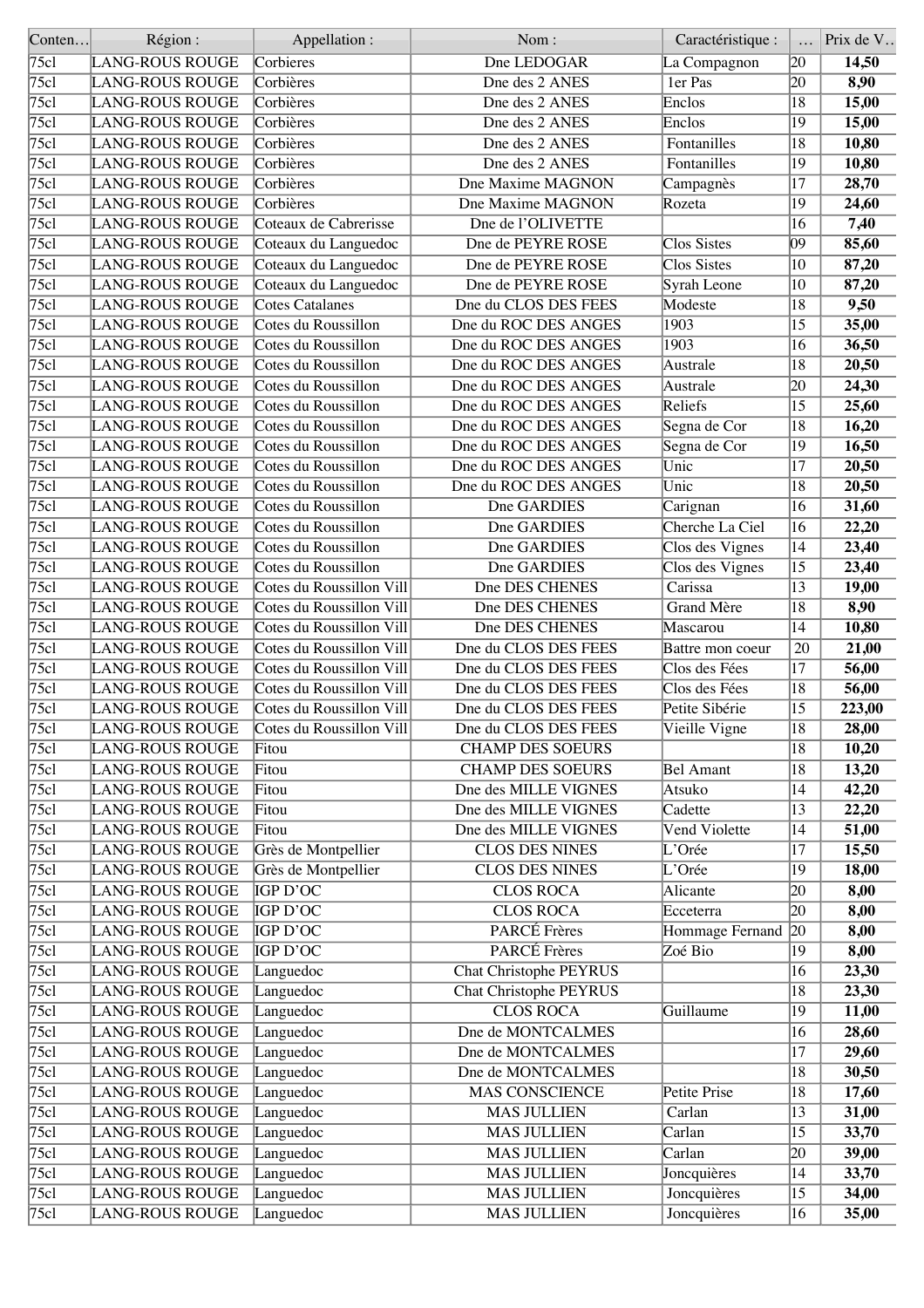| Conten             | Région:                | Appellation :             | Nom:                    | Caractéristique :       |                 | Prix de V |
|--------------------|------------------------|---------------------------|-------------------------|-------------------------|-----------------|-----------|
| 75c1               | LANG-ROUS ROUGE        | Languedoc                 | <b>MAS JULLIEN</b>      | Joncquières             | 17              | 35,00     |
| 75c1               | LANG-ROUS ROUGE        | Languedoc                 | <b>MAS JULLIEN</b>      | Joncquières             | 18              | 35,50     |
| 75c1               | LANG-ROUS ROUGE        | Languedoc                 | <b>MAS JULLIEN</b>      | Joncquières             | 19              | 39,00     |
| 75c1               | <b>LANG-ROUS ROUGE</b> | Languedoc                 | <b>MAS JULLIEN</b>      | La Brune                | 16              | 35,00     |
| 75c1               | <b>LANG-ROUS ROUGE</b> | Languedoc                 | <b>MAS JULLIEN</b>      | Lous Rougeos            | 17              | 35,00     |
| 75c1               | LANG-ROUS ROUGE        | Languedoc                 | <b>MAS JULLIEN</b>      | Lous Rougeos            | 18              | 35,00     |
| 75c1               | LANG-ROUS ROUGE        | Languedoc                 | <b>MAS JULLIEN</b>      | Rougeos                 | 20              | 39,00     |
| 75c1               | LANG-ROUS ROUGE        | Languedoc                 | MAS DE L'ONCLE          | Plaisir                 | 18              | 9,30      |
| 75c1               | LANG-ROUS ROUGE        | Languedoc St Georges      | Dne de LA PROSE         | Cadières                | 19              | 10,50     |
| $\sqrt{75c}$       | <b>LANG-ROUS ROUGE</b> | Languedoc St Georges      | Dne de LA PROSE         | Embruns                 | 18              | 15,00     |
| 75c1               | <b>LANG-ROUS ROUGE</b> | Malepère                  | <b>MAS DE MON PÈRE</b>  | M comme je suis         | 19              | 14,00     |
| 75c1               | LANG-ROUS ROUGE        | Maury Sec                 | <b>PARCÉ</b> Frères     | <b>Terres Nouvelles</b> | $\overline{19}$ | 27,80     |
| 75c1               | LANG-ROUS ROUGE        | Minervois                 | Dne TAILLANDIER         | Laguzelle               | 20              | 10,20     |
| 75c1               | LANG-ROUS ROUGE        | Minervois                 | Dne TAILLANDIER         | Vitivinibibi            | 19              | 12,20     |
| 75c1               | LANG-ROUS ROUGE        | Minervois                 | Dne TAILLANDIER         | Vitivinibibi            | 20              | 13,50     |
| $\overline{75c1}$  | LANG-ROUS ROUGE        | Minervois                 | Dne TAILLANDIER         | Vitivinibibi            | 20              | 28,50     |
| 75c1               | <b>LANG-ROUS ROUGE</b> | Montpeyroux               | Dne D'AUPILHAC          | Cocalières              | 19              | 20,20     |
| 75c1               | LANG-ROUS ROUGE        | Montpeyroux               | Dne D'AUPILHAC          | Domaine                 | 17              | 16,60     |
| 75c1               | <b>LANG-ROUS ROUGE</b> | Montpeyroux               | Dne D'AUPILHAC          | La Boda                 | 17              | 28,00     |
| 75c1               | LANG-ROUS ROUGE        | Montpeyroux               | Dne D'AUPILHAC          | La Boda                 | 18              | 36,00     |
| $\overline{75c}$ l | <b>LANG-ROUS ROUGE</b> | Montpeyroux               | Dne D'AUPILHAC          | Lou Maset               | 19              | 12,60     |
| 75c1               | <b>LANG-ROUS ROUGE</b> | Pic Saint Loup            | <b>CLOS MARIE</b>       | Glorieuses              | $\overline{17}$ | 66,60     |
| 75c1               | <b>LANG-ROUS ROUGE</b> | Pic Saint Loup            | <b>CLOS MARIE</b>       | Olivette                | 18              | 19,60     |
| 75c1               | LANG-ROUS ROUGE        | Pic Saint Loup            | <b>CLOS MARIE</b>       | Olivette                | 19              | 19,60     |
| 75c1               | LANG-ROUS ROUGE        | Pic Saint Loup            | <b>CLOS MARIE</b>       | Simon                   | 18              | 32,50     |
| 75cl               |                        |                           | <b>CLOS MARIE</b>       | Simon                   | 19              | 32,70     |
|                    | LANG-ROUS ROUGE        | Pic Saint Loup            |                         |                         |                 |           |
| 75c1               | <b>LANG-ROUS ROUGE</b> | Pic Saint Loup            | <b>MAS FOULAQUIER</b>   | Orphée                  | 15              | 16,40     |
| 75c1               | <b>LANG-ROUS ROUGE</b> | Pic Saint Loup            | <b>MAS FOULAQUIER</b>   | Tonillières             | 15              | 16,40     |
| 75c1               | <b>LANG-ROUS ROUGE</b> | Pic Saint Loup            | MAS DE L'ONCLE          |                         | 20              | 14,80     |
| 75c1               | <b>LANG-ROUS ROUGE</b> | Pic Saint Loup            | MAS DE L'ONCLE          | Jules                   | 17              | 17,20     |
| 75c1               | <b>LANG-ROUS ROUGE</b> | Pic Saint Loup            | <b>MAS DE L'ONCLE</b>   | Jules                   | $\overline{18}$ | 19,30     |
| 75c1               | <b>LANG-ROUS ROUGE</b> | Roussillon                | CLOS DU ROUGE GORGE     | Jeunes Vignes           | 20              | 21,80     |
| $\sqrt{75c}$       | <b>LANG-ROUS ROUGE</b> | Roussillon                | CLOS DU ROUGE GORGE     | Vieilles Vignes         | 17              | 28,70     |
| 75c1               | <b>LANG-ROUS ROUGE</b> | Roussillon                | CLOS DU ROUGE GORGE     | Vieilles Vignes         | $\overline{18}$ | 30,50     |
| 75c1               | <b>LANG-ROUS ROUGE</b> | Roussillon                | CLOS DU ROUGE GORGE     | Vieilles Vignes         | 19              | 31,00     |
| $\sqrt{75}$ cl     | <b>LANG-ROUS ROUGE</b> | Roussillon                | <b>HORS CHAMPS</b>      | Une vie la Nuit         | 20              | 16,90     |
| 75c1               | <b>LANG-ROUS ROUGE</b> | Saint Chinian             | Dne RIMBERT             | Mas Schiste             | $\overline{19}$ | 16,00     |
| 75cl               | <b>LANG-ROUS ROUGE</b> | Saint Chinian             | Dne RIMBERT             | Mas Schiste             | 20              | 16,50     |
| 75c1               | <b>LANG-ROUS ROUGE</b> | Saint Chinian             | Dne RIMBERT             | <b>Travers Marceau</b>  | 20              | 10,80     |
| 75c1               | <b>LANG-ROUS ROUGE</b> | Terrasses du Larzac       | Dne LA RESERVE D'O      |                         | 18              | 19,00     |
| 75cl               | <b>LANG-ROUS ROUGE</b> | Terrasses du Larzac       | Dne LA RESERVE D'O      | Bilbo                   | 18              | 16,60     |
| 75cl               | <b>LANG-ROUS ROUGE</b> | Terrasses du Larzac       | Le CHEMIN               |                         | 19              | 19,00     |
| 75c1               | <b>LANG-ROUS ROUGE</b> | Terrasses du Larzac       | MAS de l'ECRITURE       | Emotion                 | 18              | 15,60     |
| 75cl               | <b>LANG-ROUS ROUGE</b> | Terrasses du Larzac       | MAS de l'ECRITURE       | Pensées                 | 17              | 27,60     |
| 75c1               | <b>LANG-ROUS ROUGE</b> | Terrasses du Larzac       | <b>MAS DES CHIMERES</b> | Carminarem              | 19              | 16,20     |
| 75c1               | <b>LANG-ROUS ROUGE</b> | Terrasses du Larzac       | MAS DES CHIMERES        | Nuit graves             | 18              | 13,80     |
| 75cl               | <b>LANG-ROUS ROUGE</b> | Terrasses du Larzac       | MAS DES CHIMERES        | Nuit graves             | 19              | 14,80     |
| 75c1               | <b>LANG-ROUS ROUGE</b> | Terrasses du Larzac       | <b>MAS HAUT BUIS</b>    | Carlines                | 18              | 13,20     |
| 75cl               | LANG-ROUS ROUGE        | Terrasses du Larzac       | <b>MAS HAUT BUIS</b>    | Carlines                | 19              | 13,20     |
| 75cl               | LANG-ROUS ROUGE        | Terrasses du Larzac       | <b>MAS HAUT BUIS</b>    | Costa Caoude            | 15              | 22,20     |
| 75c1               | <b>LANG-ROUS ROUGE</b> | Terrasses du Larzac       | <b>MAS HAUT BUIS</b>    | Costa Caoude            | 19              | 25,70     |
| 75cl               | <b>LANG-ROUS ROUGE</b> | <b>VDP</b> Collines de la | <b>CLOS DES NINES</b>   | Mour                    | 19              | 15,50     |
| 75cl               | <b>LANG-ROUS ROUGE</b> | <b>VDP</b> Collines de la | <b>CLOS DES NINES</b>   | Mour                    | 20              | 17,50     |
| 75c1               | <b>LANG-ROUS ROUGE</b> | <b>VDP</b> Lastours       | Dne de CAZABAN          | Jours de Vigne          | 17              | 9,90      |
| 75cl               | <b>LANG-ROUS ROUGE</b> | Vin de France             | <b>CLOS DES PERES</b>   | Carte Blanche           | 19              | 14,50     |
| 75cl               | <b>LANG-ROUS ROUGE</b> | Vin de France             | <b>CLOS DES PERES</b>   | Sens Sels               | 21              | 12,80     |
| 75c1               | <b>LANG-ROUS ROUGE</b> | Vin de France             | <b>CLOS DES PERES</b>   | Sens Sels               | 21              | 12,80     |
| 75c1               | <b>LANG-ROUS ROUGE</b> | Vin de France             | Dne de CAZABAN          | C'Les Amis              | 18              | 15,60     |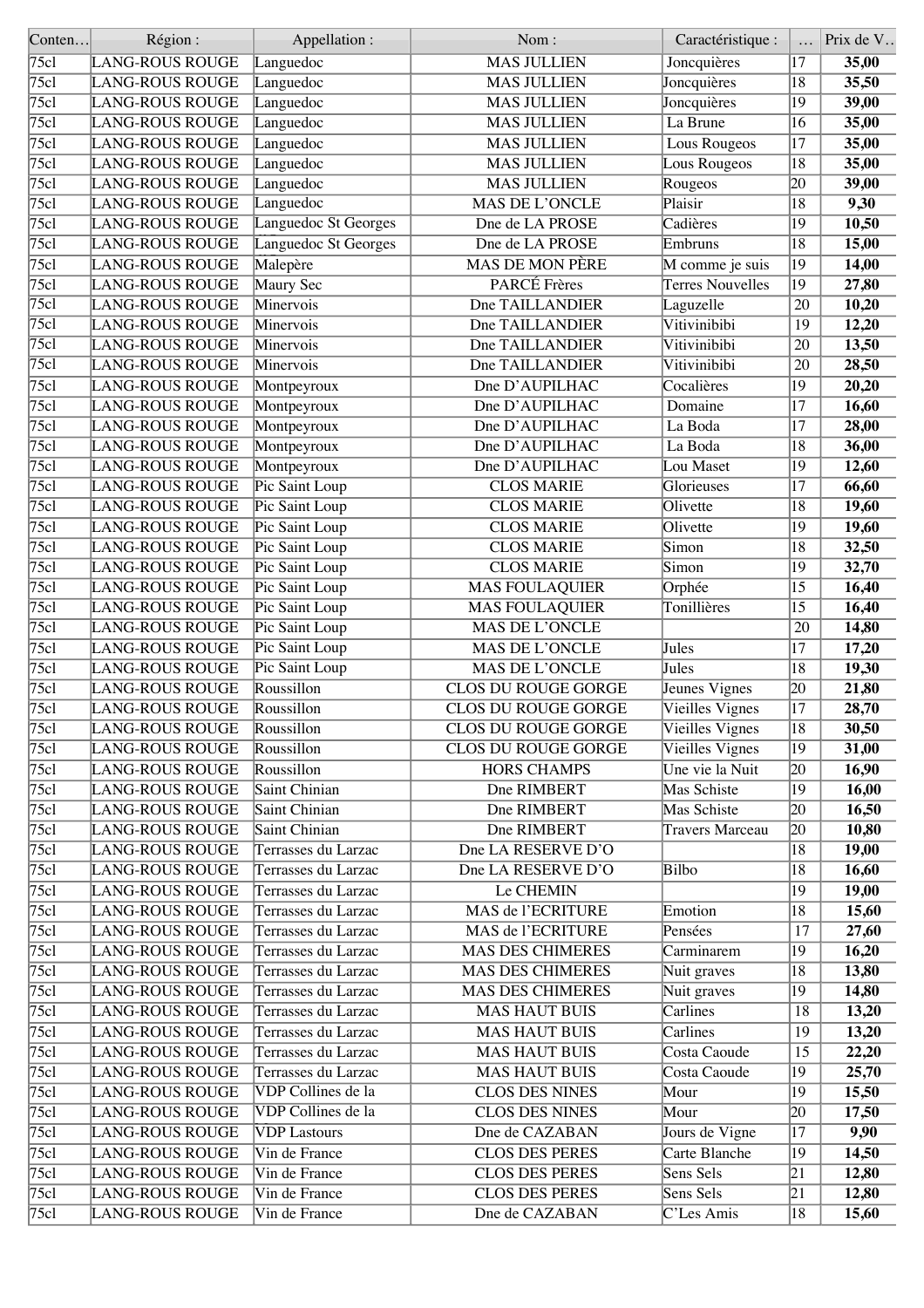| Conten       | Région:                | Appellation:         | Nom:                       | Caractéristique :            |                 | Prix de V |
|--------------|------------------------|----------------------|----------------------------|------------------------------|-----------------|-----------|
| 75cl         | LANG-ROUS ROUGE        | Vin de France        | Dne de CAZABAN             | Parti Pris                   | 18              | 18,60     |
| 75c1         | <b>LANG-ROUS ROUGE</b> | Vin de France        | Dne de CLOVALLON           | Indigenes                    | 18              | 16,40     |
| 75c1         | <b>LANG-ROUS ROUGE</b> | Vin de France        | Dne du GRAND CRES          | Cinsault                     | $\overline{21}$ | 11,50     |
| 75c1         | <b>LANG-ROUS ROUGE</b> | Vin de Pays d'Oc     | <b>LA GRANGE DE 4 SOUS</b> | La Grange                    | 11              | 19,80     |
| 75c1         | <b>LANG-ROUS ROUGE</b> | Faugères             | Dne SAINT ANTONIN          | Jardins                      | 20              | 9,20      |
| 75c1         | <b>LANG-ROUS ROUGE</b> | Faugères             | Dne SAINT ANTONIN          | Lou Cazalet                  | $\overline{19}$ | 11,50     |
| 75c1         | <b>LANG-ROUS ROUGE</b> | Faugères             | Dne SAINT ANTONIN          | Lou Cazalet                  | 20              | 11,50     |
| 75c1         | <b>LANG-ROUS ROUGE</b> | Faugères             | <b>MAS D'ALEZON</b>        | Montfalette                  | 18              | 18,40     |
| 75c1         | <b>LANG-ROUS ROUGE</b> | Faugères             | <b>MAS D'ALEZON</b>        | Montfalette                  | 19              | 17,50     |
| $\sqrt{75c}$ | <b>LANG-ROUS ROUGE</b> | Faugères             | <b>MAS D'ALEZON</b>        | Presbytere                   | $ 19\rangle$    | 13,60     |
| 75c1         | <b>LANG-ROUS ROUGE</b> | Faugères             | <b>MAS D'ALEZON</b>        | Presbytere                   | 20              | 13,60     |
| 75c1         | <b>LOIRE ROUGE</b>     | Anjou                | Dne de la BERGERIE         | la Cerisaie                  | $ 20\rangle$    | 9,90      |
| 75c1         | <b>LOIRE ROUGE</b>     | Anjou                | Dne Pierre MENARD          | Rozetta                      | 20              | 14,80     |
| 75c1         | <b>LOIRE ROUGE</b>     | Anjou                | Dne RICHOU                 | Chateliers                   | 18              | 11,00     |
| 75c1         | <b>LOIRE ROUGE</b>     | Anjou Villages       | <b>Chat BOIS BRINCON</b>   | Clos des Cosses              | 17              | 15,40     |
| 75c1         | <b>LOIRE ROUGE</b>     | Bourgueil            | Dne AMIRAULT               | $\overline{\text{Cote } 50}$ | 21              | 13,00     |
| 75c1         | <b>LOIRE ROUGE</b>     | Bourgueil            | Dne AMIRAULT               | <b>Grand Clos</b>            | 19              | 18,00     |
| 75c1         | LOIRE ROUGE            | Bourgueil            | Dne AMIRAULT               | Petite Cave                  | 15              | 24,70     |
| 75c1         | <b>LOIRE ROUGE</b>     | Bourgueil            | Dne COGNARD                | Les Tuffes                   | 18              | 10,40     |
| 75c1         | <b>LOIRE ROUGE</b>     | Cheverny             | Dne des HUARDS             | Envol                        | 18              | 12,80     |
| $\sqrt{75c}$ | <b>LOIRE ROUGE</b>     | Cheverny             | Dne des HUARDS             | Envol                        | 19              | 12,80     |
| 75c1         | <b>LOIRE ROUGE</b>     | Chinon               | Dne BAUDRY                 | Croix Boissée                | $ 13\rangle$    | 23,20     |
| 75c1         | <b>LOIRE ROUGE</b>     | Chinon               | Dne BAUDRY                 | Croix Boissée                | 17              | 28,00     |
| 75c1         | <b>LOIRE ROUGE</b>     | Chinon               | Dne BAUDRY                 | Domaine                      | 18              | 12,90     |
| 75c1         | <b>LOIRE ROUGE</b>     | Chinon               | Dne BAUDRY                 | Grézeaux                     | 15              | 15,30     |
| 75c1         |                        | Chinon               | Dne BAUDRY                 | Grézeaux                     | 17              |           |
|              | <b>LOIRE ROUGE</b>     |                      |                            |                              |                 | 16,10     |
| 75c1         | <b>LOIRE ROUGE</b>     | Chinon               | Dne BAUDRY                 | Grézeaux                     | 18              | 16,10     |
| 75c1         | <b>LOIRE ROUGE</b>     | Chinon               | Dne Pierre SOURDAIS        | Rosiers                      | 20              | 9,30      |
| 75c1         | <b>LOIRE ROUGE</b>     | Chinon               | Philippe ALLIET            |                              | 19              | 13,50     |
| 75c1         | LOIRE ROUGE            | Chinon               | Philippe ALLIET            |                              | 20              | 14,00     |
| 75c1         | <b>LOIRE ROUGE</b>     | Chinon               | Philippe ALLIET            | Huisserie                    | 13              | 20,60     |
| 75c1         | <b>LOIRE ROUGE</b>     | Chinon               | Philippe ALLIET            | Huisserie                    | 14              | 21,50     |
| 75c1         | LOIRE ROUGE            | Chinon               | Philippe ALLIET            | Huisserie                    | 15              | 21,50     |
| 75c1         | <b>LOIRE ROUGE</b>     | Chinon               | Philippe ALLIET            | Huisserie                    | $ 16\rangle$    | 22,50     |
| 75cl         | LOIRE ROUGE            | Chinon               | Philippe ALLIET            | Noiré                        | $ 13\rangle$    | 27,00     |
| 75c1         | <b>LOIRE ROUGE</b>     | Chinon               | Philippe ALLIET            | Noiré                        | 15              | 27,40     |
| 75c1         | <b>LOIRE ROUGE</b>     | Chinon               | Philippe ALLIET            | Noiré                        | 16              | 28,5      |
| 75cl         | <b>LOIRE ROUGE</b>     | Chinon               | Philippe ALLIET            | Noiré                        | 18              | 30,50     |
| 75c1         | <b>LOIRE ROUGE</b>     | Chinon               | Philippe ALLIET            | Noiré                        | 19              | 33,00     |
| 75c1         | <b>LOIRE ROUGE</b>     | Chinon               | Philippe ALLIET            | Vieilles Vignes              | 15              | 17,50     |
| 75cl         | <b>LOIRE ROUGE</b>     | Chinon               | Philippe ALLIET            | Vieilles Vignes              | 16              | 18,10     |
| 75c1         | <b>LOIRE ROUGE</b>     | Chinon               | Philippe ALLIET            | Vieilles Vignes              | 17              | 18,10     |
| 75c1         | <b>LOIRE ROUGE</b>     | Chinon               | Philippe ALLIET            | Vieilles Vignes              | 18              | 18,30     |
| 75cl         | <b>LOIRE ROUGE</b>     | Cote Roannaise       | Domaine Robert SEROL       | <b>Chez Muron</b>            | 19              | 28,50     |
| 75c1         | <b>LOIRE ROUGE</b>     | Cote Roannaise       | Domaine Robert SEROL       | Eclat granit                 | 20              | 11,80     |
| 75c1         | <b>LOIRE ROUGE</b>     | Cote Roannaise       | Domaine Robert SEROL       | Eclat granit                 | 21              | 13,50     |
| 75cl         | <b>LOIRE ROUGE</b>     | Cote Roannaise       | Domaine Robert SEROL       | <b>Melting Potes</b>         | 21              | 13,50     |
| 75c1         | <b>LOIRE ROUGE</b>     | Cote Roannaise       | Domaine Robert SEROL       | Oudan                        | 19              | 16,20     |
| 75cl         | LOIRE ROUGE            | Cote Roannaise       | Domaine Robert SEROL       | Oudan                        | 20              | 16,50     |
| 75cl         | <b>LOIRE ROUGE</b>     | Cote Roannaise       | Domaine Robert SEROL       | Perdrizière                  | 18              | 18,20     |
| 75cl         | <b>LOIRE ROUGE</b>     | Cote Roannaise       | Domaine Robert SEROL       | Perdrizière                  | 20              | 20,50     |
| 75c1         | LOIRE ROUGE            | Coteaux du Giennois  | Dne Florian ROBLIN         |                              | 18              | 16,00     |
| 75cl         | <b>LOIRE ROUGE</b>     | Coteaux du Vendômois | Dne COLIN                  | Emilien Colin                | 19              | 12,50     |
| 75c1         | <b>LOIRE ROUGE</b>     | Cotes du Forez       | Vin de LA MADONE           | Dacite                       | 18              | 12,20     |
| 75cl         | LOIRE ROUGE            | Cotes du Forez       | Vin de LA MADONE           | Dacite                       | 19              | 12,20     |
| 75cl         | <b>LOIRE ROUGE</b>     | Cotes du Forez       | Vin de LA MADONE           | Mémoire                      | 19              | 17,50     |
| 75cl         | <b>LOIRE ROUGE</b>     | Fiefs Vendéens       | Dne de la BARBINIERE       | Les Courbes                  | $ 15\rangle$    | 14,20     |
| 75cl         | <b>LOIRE ROUGE</b>     | Fiefs Vendéens       | Dne de la BARBINIERE       | Silex                        | 18              | 7,80      |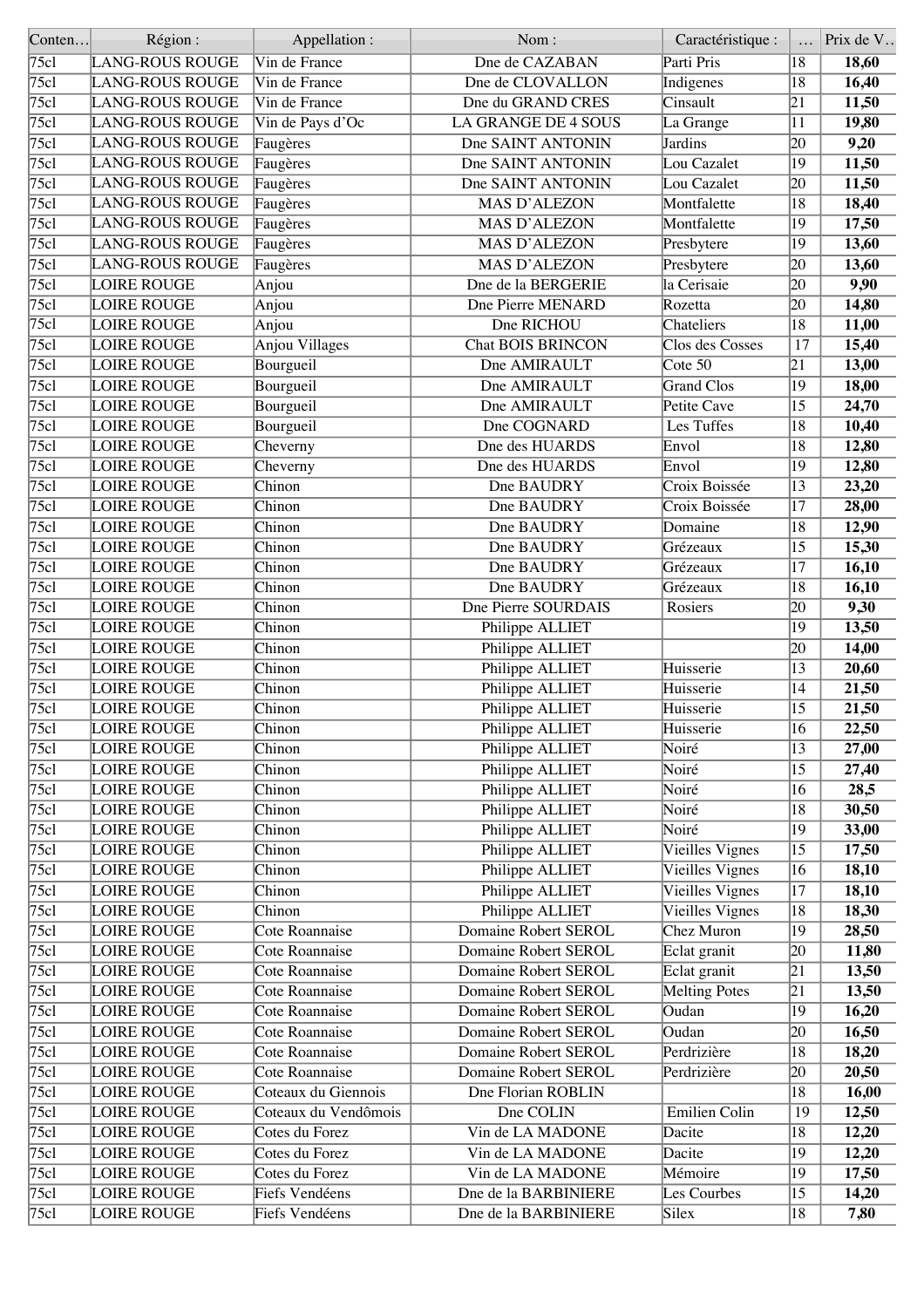| Conten       | Région :                                 | Appellation :           | Nom:                                           | Caractéristique :              |                 | Prix de V |
|--------------|------------------------------------------|-------------------------|------------------------------------------------|--------------------------------|-----------------|-----------|
| 75c1         | <b>LOIRE ROUGE</b>                       | Fiefs Vendéens          | Dne de la BARBINIERE                           | Silex                          | 19              | 8,50      |
| 75c1         | <b>LOIRE ROUGE</b>                       | IGP D'URFE              | Vin de LA MADONE                               | Gamays                         | 19              | 14,30     |
| 75c1         | <b>LOIRE ROUGE</b>                       | Menetou Salon           | Dne GILBERT                                    |                                | 17              | 19,50     |
| 75c1         | <b>LOIRE ROUGE</b>                       | Menetou Salon           | Dne GILBERT                                    |                                | $ 20\rangle$    | 20,00     |
| 75c1         | <b>LOIRE ROUGE</b>                       | Sancerre                | Dne Pascal et Nicolas REVERDY                  |                                | 19              | 16,50     |
| 75c1         | <b>LOIRE ROUGE</b>                       | Sancerre                | Dne Vincent PINARD                             |                                | 20              | 32,50     |
| 75c1         | <b>LOIRE ROUGE</b>                       | Sancerre                | Dne Vincent PINARD                             | Charlouise                     | 14              | 37,00     |
| 75c1         | <b>LOIRE ROUGE</b>                       | Sancerre                | <b>Dne Vincent PINARD</b>                      | Charlouise                     | 18              | 42,00     |
| 75c1         | <b>LOIRE ROUGE</b>                       | Sancerre                | <b>Dne Vincent PINARD</b>                      | Charlouise                     | 19              | 42,80     |
| 75c]         | <b>LOIRE ROUGE</b>                       | Sancerre                | Dne Vincent PINARD                             | <b>Vend Entieres</b>           | 14              | 50,60     |
| 75c1         | <b>LOIRE ROUGE</b>                       | Sancerre                | Dne Vincent PINARD                             | <b>Vend Entieres</b>           | 15              | 52,50     |
| 75c1         | <b>LOIRE ROUGE</b>                       | Sancerre                | Dne Vincent PINARD                             | <b>Vend Entieres</b>           | 16              | 53,70     |
| 75c1         | <b>LOIRE ROUGE</b>                       | Sancerre                | <b>Dne Vincent PINARD</b>                      | <b>Vend Entieres</b>           | 18              | 55,40     |
| 75c1         | <b>LOIRE ROUGE</b>                       | Sancerre                | Dne Vincent PINARD                             | <b>Vend Entieres</b>           | 19              | 57,00     |
| 75c1         | <b>LOIRE ROUGE</b>                       | Saumur Champigny        | Chat de VILLENEUVE                             |                                | 20              | 11,50     |
| 75c1         | <b>LOIRE ROUGE</b>                       | Saumur Champigny        | Chat de VILLENEUVE                             | La Bienboire                   | 18              | 11,15     |
| 75c1         | <b>LOIRE ROUGE</b>                       | Saumur Champigny        | <b>Chat YVONNE</b>                             | La Folie                       | 17              | 18,30     |
| 75c1         | <b>LOIRE ROUGE</b>                       | Saumur Champigny        | <b>Chat YVONNE</b>                             | La Folie                       | 19              | 18,30     |
| 75c1         | <b>LOIRE ROUGE</b>                       | Saumur Champigny        | Dne des ROCHES NEUVES                          | Domaine                        | 20              | 16,30     |
| 75c1         | <b>LOIRE ROUGE</b>                       | Saumur Champigny        | Dne des ROCHES NEUVES                          | Franc de Pied                  | 14              | 35,40     |
| 75c1         | <b>LOIRE ROUGE</b>                       | Saumur Champigny        | Dne des ROCHES NEUVES                          | Franc de Pied                  | 15              | 35,40     |
| 75c1         | <b>LOIRE ROUGE</b>                       | Saumur Champigny        | Dne des ROCHES NEUVES                          | Franc de Pied                  | 16              | 36,20     |
| 75c1         | <b>LOIRE ROUGE</b>                       | Saumur Champigny        | Dne des ROCHES NEUVES                          | les Roches                     | 19              | 15,30     |
| 75c1         | <b>LOIRE ROUGE</b>                       | Saumur Champigny        | Dne des ROCHES NEUVES                          | Marginale                      | 15              | 33,40     |
| 75c1         | <b>LOIRE ROUGE</b>                       | Saumur Champigny        | Dne des ROCHES NEUVES                          | Marginale                      | 16              | 35,30     |
| 75c1         | <b>LOIRE ROUGE</b>                       | Saumur Champigny        | Dne des ROCHES NEUVES                          | Marginale                      | 17              | 35,30     |
| 75c1         | <b>LOIRE ROUGE</b>                       | Saumur Champigny        | Dne des ROCHES NEUVES                          | Marginale                      | 18              | 35,50     |
| 75c1         | <b>LOIRE ROUGE</b>                       |                         | Dne des ROCHES NEUVES                          | Mémoires                       | $ 15\rangle$    | 40,20     |
| 75c1         | <b>LOIRE ROUGE</b>                       | Saumur Champigny        | Dne des ROCHES NEUVES                          | Mémoires                       | 16              | 40,20     |
| 75c1         |                                          | Saumur Champigny        |                                                |                                |                 |           |
| 75c1         | <b>LOIRE ROUGE</b><br><b>LOIRE ROUGE</b> | Saumur Champigny        | Dne des ROCHES NEUVES<br>Dne des ROCHES NEUVES | Mémoires<br><b>Outre Terre</b> | 17<br>19        | 42,30     |
|              |                                          | Saumur Champigny        | Dne des ROCHES NEUVES                          | <b>Terre Chaudes</b>           |                 | 50,50     |
| 75c          | <b>LOIRE ROUGE</b><br><b>LOIRE ROUGE</b> | Saumur Champigny        |                                                | <b>Terre Chaudes</b>           | 14              | 23,40     |
| 75c1         |                                          | Saumur Champigny        | Dne des ROCHES NEUVES                          |                                | $ 15\rangle$    | 23,40     |
| $\sqrt{75c}$ | <b>LOIRE ROUGE</b>                       | Saumur Champigny        | Dne des ROCHES NEUVES                          | Terre Chaudes                  | $\overline{17}$ | 25,30     |
| 75c1         | <b>LOIRE ROUGE</b>                       | Saumur Champigny        | Dne des ROCHES NEUVES                          | Terre Chaudes                  | $ 18\rangle$    | 25,50     |
| 75c1         | <b>LOIRE ROUGE</b>                       | Saumur Champigny        | Dne SANZAY                                     | Les poyeux                     | 19              | 34,70     |
| 75c1         | <b>LOIRE ROUGE</b>                       | St Nicolas de Bourgueil | Dne AMIRAULT                                   | La Source                      | 20              | 12,60     |
| 75cl         | <b>LOIRE ROUGE</b>                       | St Nicolas de Bourgueil | Dne AMIRAULT                                   | La Source                      | 21              | 13,50     |
| 75cl         | <b>LOIRE ROUGE</b>                       | St Nicolas de Bourgueil | Dne AMIRAULT                                   | Malg Amphore                   | 16              | 28,50     |
| 75cl         | <b>LOIRE ROUGE</b>                       | St Nicolas de Bourgueil | Dne AMIRAULT                                   | Malgagnes                      | 15              | 24,70     |
| 75c1         | <b>LOIRE ROUGE</b>                       | St Nicolas de Bourgueil | Dne AMIRAULT                                   | Malgagnes                      | 19              | 26,00     |
| 75c1         | <b>LOIRE ROUGE</b>                       | St Nicolas de Bourgueil | Dne Sébastien DAVID                            | Coef                           | 17              | 25,00     |
| 75c1         | <b>LOIRE ROUGE</b>                       | St Nicolas de Bourgueil | Dne Sébastien DAVID                            | Coef                           | 18              | 26,40     |
| 75c1         | <b>LOIRE ROUGE</b>                       | St Nicolas de Bourgueil | Dne Sébastien DAVID                            | Kezaco                         | 18              | 18,40     |
| 75c1         | <b>LOIRE ROUGE</b>                       | St Pourçain             | Dne GROSBOT BARBARA                            | Fermeaux                       | 18              | 12,20     |
| 75c1         | <b>LOIRE ROUGE</b>                       | Touraine                | Dne CORBINEAU                                  |                                | 11              | 23,60     |
| 75c1         | <b>LOIRE ROUGE</b>                       | Touraine                | Dne de la CHAISE                               | <b>Clos Roussettes</b>         | 20              | 7,20      |
| 75c1         | <b>LOIRE ROUGE</b>                       | Touraine                | Dne de la CHAISE                               | Gamay                          | 20              | 6,00      |
| 75c1         | LOIRE ROUGE                              | Touraine                | Dne de la GARRELIERE                           | Gamay traLala                  | 20              | 14,50     |
| 75cl         | LOIRE ROUGE                              | Touraine                | Dne GRANGE THIFPHAINE                          | Côt                            | 17              | 26,00     |
| 75cl         | <b>LOIRE ROUGE</b>                       | Touraine                | Geofferey de NOUET                             | <b>Brigand Côt</b>             | 20              | 13,40     |
| 75cl         | <b>LOIRE ROUGE</b>                       | Touraine Chenonceau     | <b>CLOS ROUSSELY</b>                           |                                | 19              | 13,80     |
| $\sqrt{75c}$ | <b>LOIRE ROUGE</b>                       | Touraine Chenonceau     | <b>CLOS ROUSSELY</b>                           |                                | 20              | 13,40     |
| 75c1         | <b>LOIRE ROUGE</b>                       | Vin de France           | <b>CLOS ROUSSELY</b>                           | Irreductible                   | 21              | 17,00     |
| 75c1         | LOIRE ROUGE                              | Vin de france           | LES CAILLOUX DU PARADIS                        | Racines                        | 14              | 28,00     |
| 75c1         | LOIRE ROUGE                              | Vin de france           | LES CAILLOUX DU PARADIS                        | Racines                        | $ 15\rangle$    | 34,00     |
| 75cl         | <b>LOIRE ROUGE</b>                       | Vin de france           | LES CAILLOUX DU PARADIS                        | Racines                        | 16              | 35,00     |
| 75c1         | <b>LOIRE ROUGE</b>                       | Vin de france           | LES CAILLOUX DU PARADIS                        | Racines                        | $ 17\rangle$    | 37,00     |